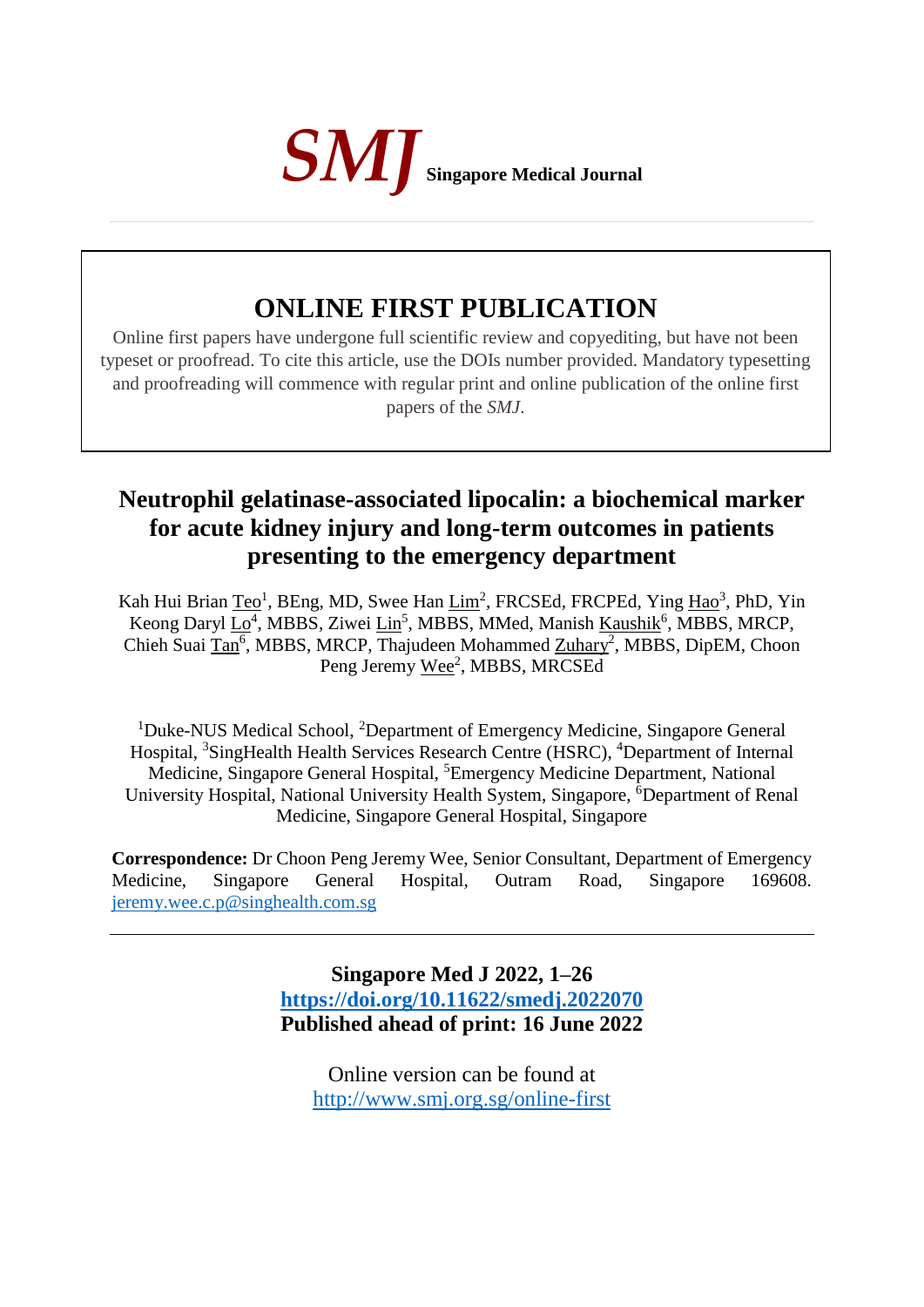#### **ABSTRACT**

**Introduction:** Creatinine has limitations in identifying and predicting acute kidney injury (AKI). Our study examined the utility of neutrophil gelatinase-associated lipocalin (NGAL) in predicting AKI in patients presenting to the emergency department (ED), and in predicting the need for renal replacement therapy (RRT), occurrence of major adverse cardiac events (MACE) and all-cause mortality at three months post visit.

**Methods:** This is a single-centre prospective cohort study conducted at Singapore General Hospital (SGH). Patients presenting to SGH ED from July 2011 to August 2012 were recruited. They were aged  $\geq$  21 years, with an estimated glomerular filtration rate < 60 mL/min/1.73 m<sup>2</sup>, and had congestive cardiac failure, systemic inflammatory response syndrome or required hospital admission. AKI was diagnosed by researchers blinded to experimental measurements. Serum NGAL was measured as a point-of-care test.

**Results:** 784 patients were enrolled, of whom 107 (13.6%) had AKI. Mean serum NGAL levels were raised ( $p < 0.001$ ) in patients with AKI (670.0  $\pm$  431.9 ng/dL) compared with patients without AKI (490.3  $\pm$  391.6 ng/dL). The sensitivity and specificity of NGAL levels > 490 ng/dL for AKI were 59% (95% confidence interval [CI] 49%–68%) and 65% (95% CI 61%– 68%), respectively. Need for RRT increased 21% per 100 ng/dL increase in NGAL (p < 0.001), whereas odds of death in three months increased 10% per 100 ng/dL increase in NGAL ( $p =$ 0.028). No clear relationship was observed between NGAL levels and MACE.

**Conclusion:** Serum NGAL identifies AKI and predicts three-month mortality.

*Keywords: acute kidney injury, congestive cardiac failure, emergency department, neutrophil gelatinase-associated lipocalin, systemic inflammatory response syndrome*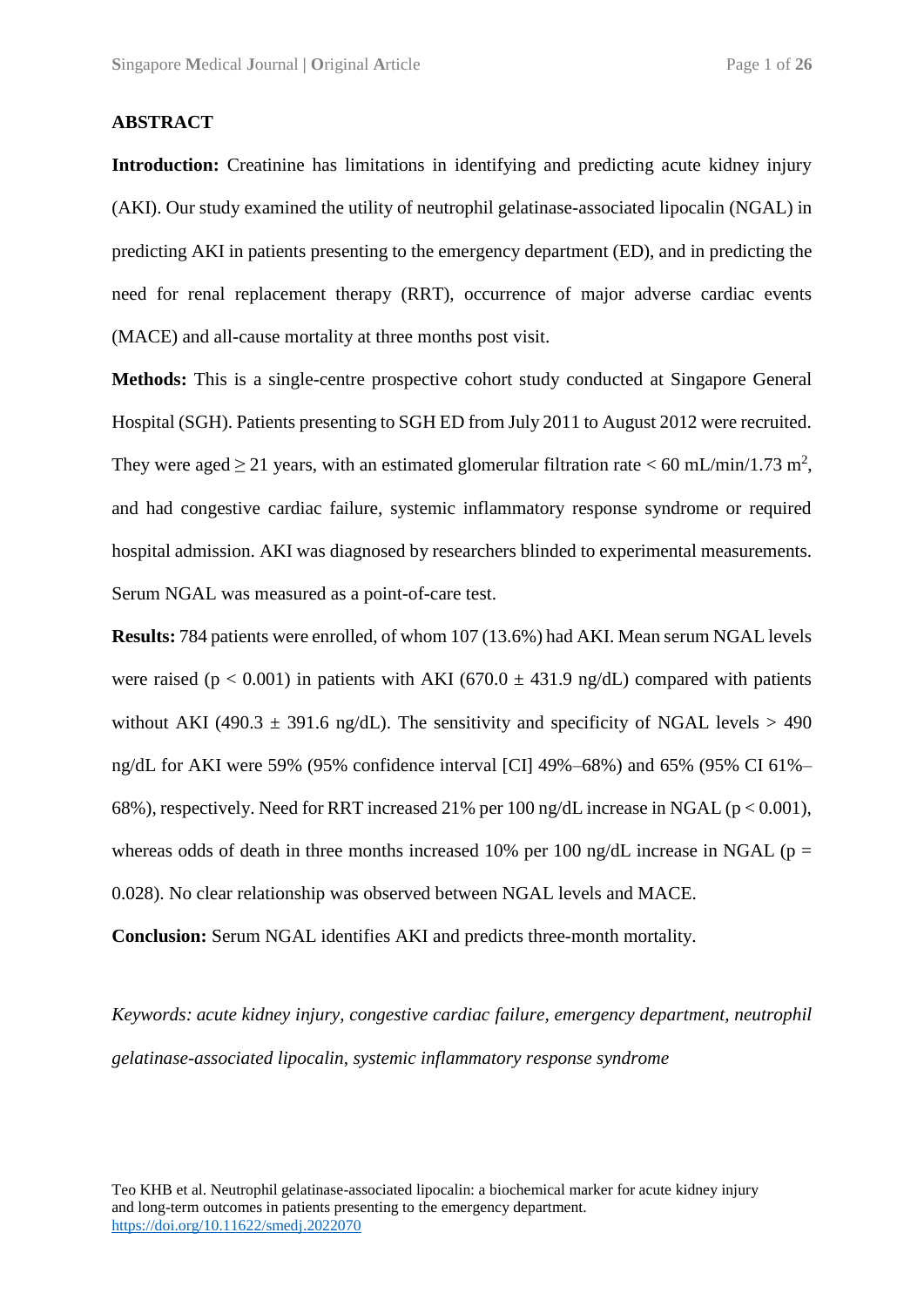#### **INTRODUCTION**

Acute kidney injury (AKI) is the rapid deterioration of renal function over a period of hours to days, resulting in the failure of the kidney to excrete waste and maintain fluid balance.<sup> $(1-3)$ </sup> AKI is commonly encountered in the emergency department (ED) and has an incidence of about  $10\% - 20\%$ .<sup> $(4-10)$ </sup> Without prompt treatment, AKI results in severe consequences such as fluid overload, electrolyte imbalance and uraemia in the short run, as well as progressive chronic kidney disease (CKD) leading to end-stage renal failure in the long run.<sup> $(3,11)$ </sup>

Various criteria exist to define the presence of AKI, including the RIFLE (Risk, Injury, Failure, Loss of kidney function and End-stage kidney disease) criteria, KDIGO (Kidney Disease Improving Global Outcomes) criteria and AKIN (Acute Kidney Injury Network) criteria.(8) The common feature of all these criteria is the use of serum creatinine level and estimated glomerular filtration rate (eGFR). However, using creatinine to diagnose AKI has its limitations. Creatinine levels are affected by many factors, such as age, gender, muscle mass and liver function.<sup>(11)</sup> Moreover, creatinine poorly differentiates between prerenal azotaemia, AKI and CKD, all of which result in elevated creatinine levels.<sup> $(1,2,12)$ </sup> Furthermore, accumulation of serum creatinine lags behind the precipitating insult<sup> $(1-3)$ </sup> and is elevated only when as much as 50% of renal function is lost.<sup>(2)</sup> Such limitations are especially crucial in the ED because they severely limit our ability to identify and appropriately manage patients with AKI .

To overcome the limitations of creatinine as a marker for AKI, other biomarkers have been explored as alternatives.<sup> $(13-16)$ </sup> Among these, neutrophil gelatinase-associated lipocalin (NGAL) shows promise because of its ability to differentiate between prerenal azotaemia, AKI and CKD.<sup> $(12,17-20)$ </sup> NGAL is a 25-kDa glycoprotein secreted by renal tubular cells, immune cells and cancer cells, and plays an important role in renal recovery, bacterial defence and inflammation.<sup> $(21-26)$ </sup> NGAL can be detected in urine or serum. Obtaining urinary NGAL is non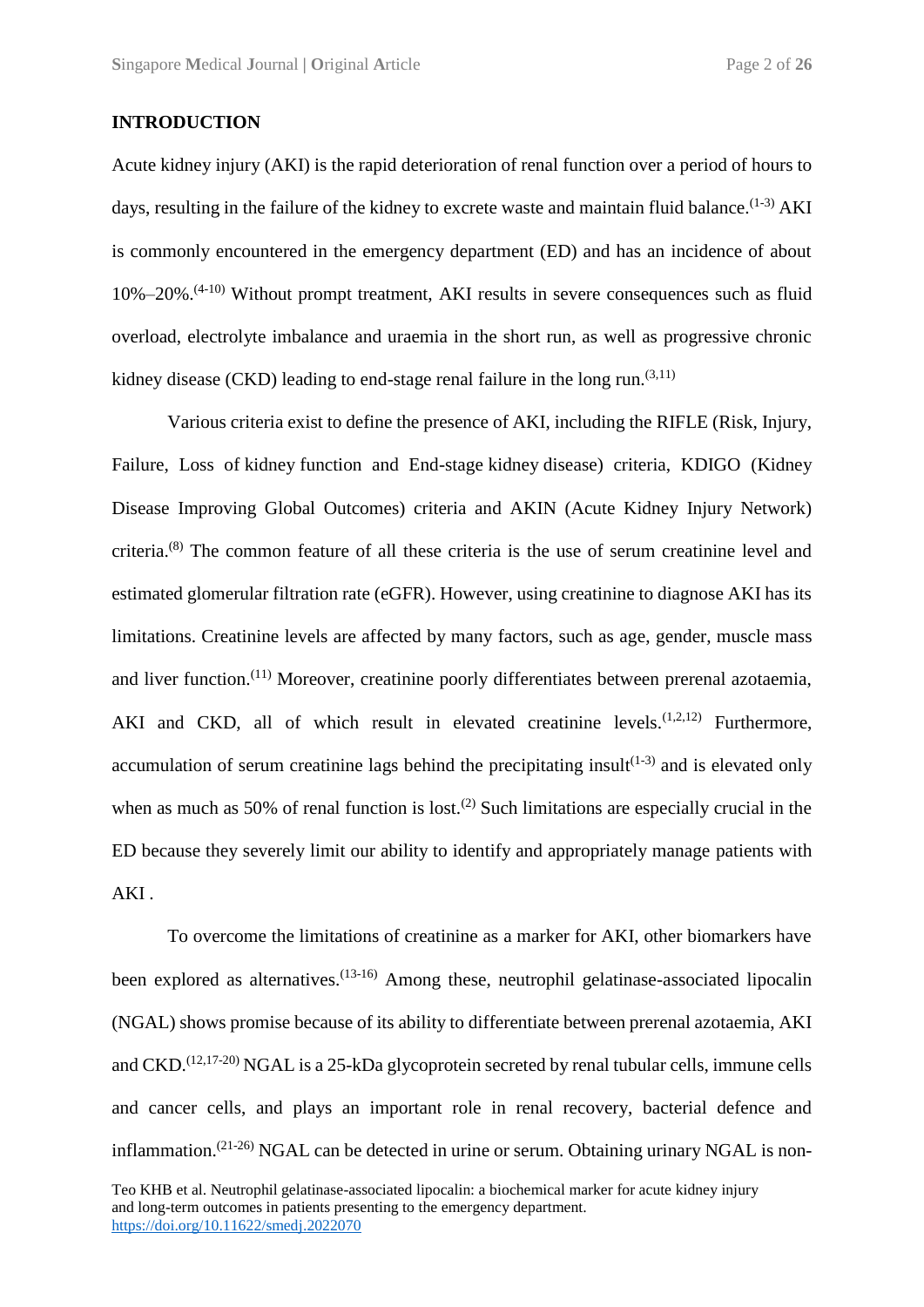invasive but severely limited by patients' poor hydration status and low urine output,<sup>(3)</sup> whereas obtaining serum NGAL is minimally invasive and convenient in terms of sampling during routine blood investigations. Urinary NGAL performs marginally better than serum NGAL in mild AKI but is similar to serum NGAL in moderate-to-severe cases of AKI.<sup>(18)</sup> NGAL performs well in both paediatric and adult settings, and has been extensively studied in cases of cardiac surgery,  $(19,27,28)$  critical care  $(29,30)$  and kidney transplantation.  $(31,32)$ 

In the ED, where the exact time of renal insult is less clear, NGAL continues to be useful. In one single-centre prospective cohort study ( $n = 635$ ), urinary NGAL was able to differentiate AKI from other conditions with an area under the receiver operating characteristic curve (AUC) of 0.95, 90% sensitivity and 99% specificity.<sup>(12)</sup> In a similar multicentre prospective cohort study ( $n = 1,635$ ), urinary NGAL with a cut-off of 104 ng/mL was able to predict AKI with an AUC of 0.81 and 81% specificity.<sup>(33)</sup> Furthermore, a United States-based multicentre cohort study ( $n = 661$ ) showed that plasma NGAL > 150 ng/dL was able to predict AKI with an AUC of 0.82 and 96% sensitivity.<sup>(34)</sup> In another single-centre cohort study (n = 616), plasma NGAL similarly predicted AKI with an AUC of 0.82.(35) These studies conducted in the ED demonstrate the usefulness of NGAL even when the onset of renal insult is uncertain.

Nevertheless, the use of NGAL levels to predict AKI has been inadequately explored in Asian populations. Most available studies were limited by small sample sizes ( $n = 76 151$ )<sup>(36-39)</sup> or focused on patients with sepsis<sup>(40)</sup> or acute decompensated heart failure alone.<sup>(41)</sup> However, the limited studies<sup>(35,40)</sup> on the long-term prognostic value of NGAL in patients in the ED can be further supplemented. Our study examines the usefulness of serum NGAL as a biomarker of AKI in a multiethnic Asian population and as a predictor of the necessity of renal replacement therapy (RRT), major adverse cardiac events (MACE) and all-cause mortality at three months.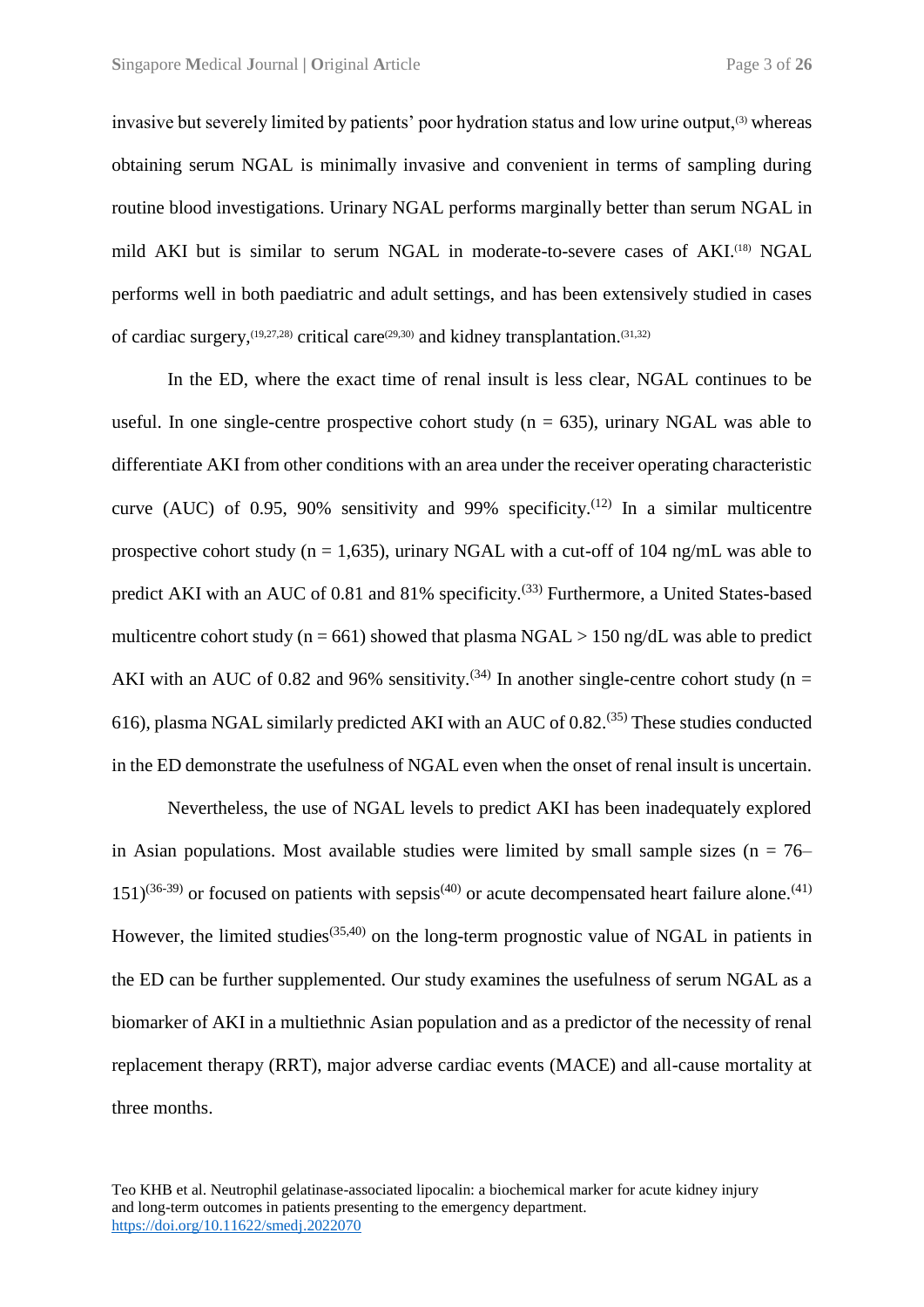#### **METHODS**

This study was approved by the Centralised Institutional Review Board of SingHealth Research. Informed consent was obtained from the patients before enrolment. We recruited adult patients who presented to Singapore General Hospital (SGH) Accident and ED from July 2011 to August 2012. Patients enrolled were aged 21 years and above, had an eGFR of less than 60 mL/min/1.73 m<sup>2</sup> and met at least one of the following criteria: being diagnosed with congestive cardiac failure (CCF), meeting at least two of the four diagnostic criteria for systemic inflammatory response syndrome (SIRS) or requiring hospital admission. The detailed inclusion and exclusion criteria for the study can be found in Appendix 1. GFR was calculated using the CKD-EPI (Chronic Kidney Disease Epidemiology Collaboration) equation,<sup>(42)</sup> which has been validated in a multiethnic Asian population similar to that in Singapore.<sup>(43)</sup>

The Singapore Renal Registry was screened for study patients requiring RRT within three months after discharge. We also screened the Registry of Deaths for cases of mortality within three months of discharge when the patient was lost to follow-up.

AKI was defined in accordance with the AKIN criteria: (a) new-onset increase in serum creatinine of  $> 0.3$  mg/dL ( $> 26.4$  µM) within 48 hours; or (b) serum creatinine increase  $\times 1.5$ from baseline within 48 hours.(44-46)

Urine output was not recorded because it is not a routinely monitored parameter in the ED. Serum NGAL was measured using the Triage® NGAL Test (Alere Inc, San Diego, CA, USA) in conjunction with the Alere Triage® MeterPro, using blood samples obtained during other routine blood investigations. The results were compared between patients who developed AKI and those who did not.

Sample size was estimated using the method for diagnostic test studies with a binary outcome based on sensitivity and specificity.<sup> $(47)$ </sup> From epidemiological data, $(4-10)$  the prevalence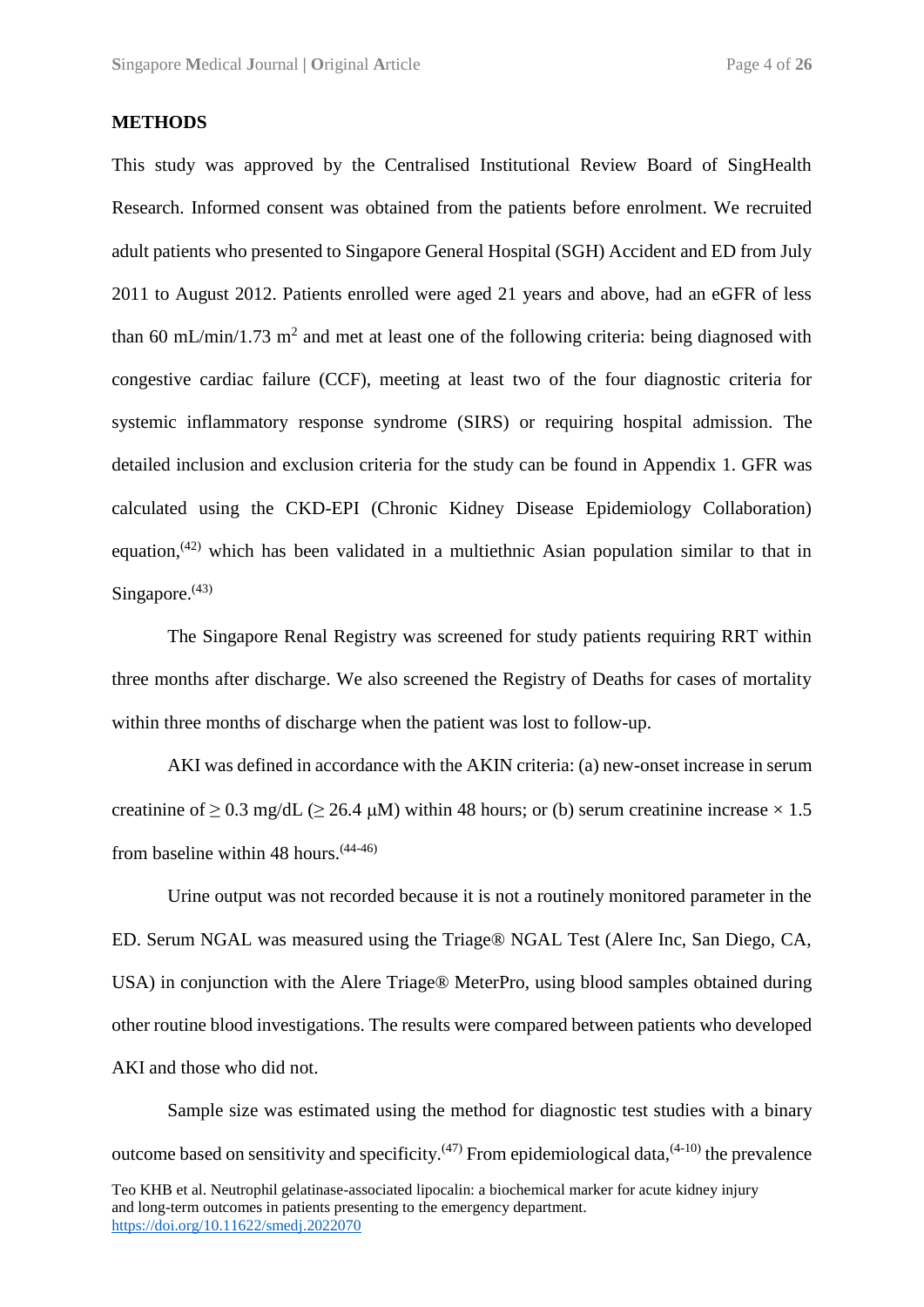of AKI in patients presenting to the ED and fulfilling our inclusion criteria was estimated to be about 10%–15%. From other studies using NGAL levels to predict AKI in the ED,  $(12,34,35)$ we estimated the sensitivity to be 70%–85%. Assuming a margin of error of 0.1, the required total sample size was about 327–807.

Statistical analysis was performed using R version 3.5.3 (R Core Team, Vienna, Austria). One-way analysis of variance was used to compare continuous variables (age, body mass index [BMI], NGAL), and the chi-square test was used for categorical variables across subgroups partitioned by CCF and SIRS. To determine the performance of diagnostic test characteristics of NGAL, we plotted the receiver operating characteristic (ROC) curve and calculated the AUC. The optimal NGAL cut-offs were derived using the Youden index to maximise the sum of sensitivity and specificity. The negative predictive value (NPV), positive predictive value (PPV) and likelihood ratios of positive and negative tests of NGAL in the diagnosis of AKI were estimated with 95% confidence intervals. We also performed multivariable logistic regression to determine the odds ratio of NGAL for AKI adjusted by patients' demographics (age, gender, race and BMI), metabolic comorbidities (diabetes mellitus, hypertension and dyslipidaemia), atheropathic tendencies (previous myocardial infarction), ischaemic heart disease (IHD), peripheral vascular disease (PVD) and laboratory values (leukocyte count and platelets).

Secondary analyses were also performed through multiple logistic regression models to determine the association of NGAL with three-month postadmission outcomes of mortality, need for RRT, and presence of MACE, defined as atrial arrhythmia, ventricular fibrillation, cardiogenic shock requiring an intra-arterial balloon pump, acute pulmonary oedema requiring intubation, acute myocardial infarction (AMI), coronary artery bypass graft, and percutaneous coronary intervention.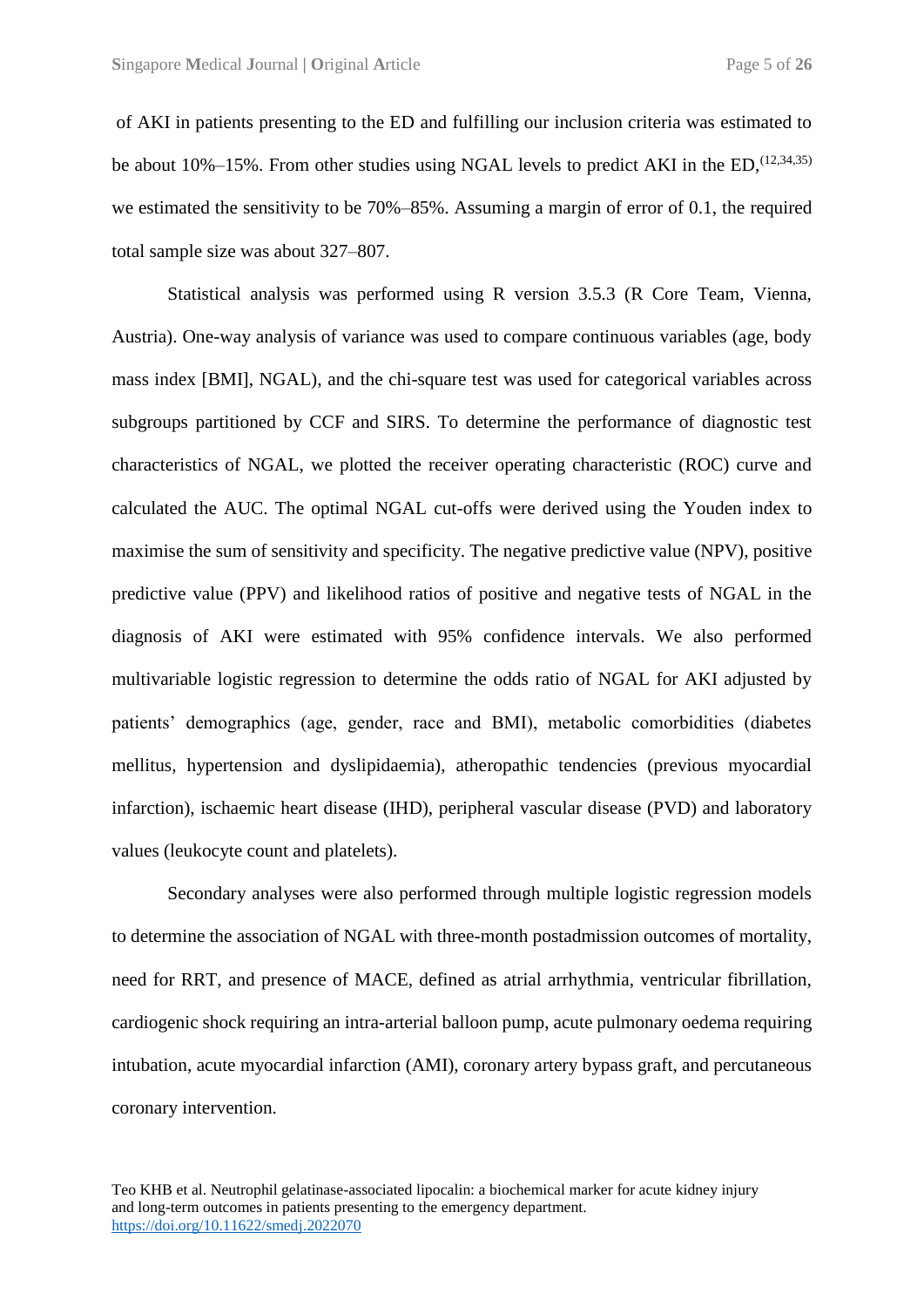For patients with serum NGAL beyond the detection limit of our equipment (i.e.  $> 1.300$ ) ng/dL), we arbitrarily compared the incidence of AKI in patients having serum NGAL  $> 1.300$ ng/dL (22%) with patients having serum NGAL  $> 1,000$  ng/dL (21%). We found no significant difference in our study outcomes. Thus, to simplify our analysis, data points 'greater than' 1,300 were treated as 'equal to' 1,300. To address the possible underestimation of the NGAL standard deviation, we ran a logistic model omitting data points 'greater than' 1,300. We found no difference in the estimation of the coefficient and standard error for NGAL.

#### **RESULTS**

From July 2011 to August 2012, 784 patients (476 male) were enrolled. Of these, 213 (27.2%) patients had CCF, 183 (23.3%) had SIRS, 105 (13.4%) had both CCF and SIRS, and 283 (36.1%) required admission but had neither CCF nor SIRS. Our study flow is illustrated in Fig. 1. Patient demographics are summarised in Table I, along with relevant baseline physiologic and laboratory values. Mean serum NGAL levels were significantly raised ( $p < 0.001$ ) in patients with AKI (670.0  $\pm$  431.9 ng/dL) when compared with those of patients without AKI  $(490.3 \pm 391.6 \text{ ng/dL})$ . The serum NGAL levels of patients with and without AKI across each patient group are illustrated in Fig. 2.

| <b>Characteristic</b> | No. $(\frac{6}{6})$ /Mean ± standard deviation |             |             |             |                |          |
|-----------------------|------------------------------------------------|-------------|-------------|-------------|----------------|----------|
|                       | All                                            | <b>CCF</b>  | <b>SIRS</b> | <b>Both</b> | No CCF         | p-values |
|                       | patients                                       | $(n = 213)$ | $(n = 183)$ | <b>CCF</b>  | or SIRS        |          |
|                       | $(n = 784)$                                    |             |             | and         | $(n = 283)$    |          |
|                       |                                                |             |             | <b>SIRS</b> |                |          |
|                       |                                                |             |             | $(n = 105)$ |                |          |
| Age $(yr)$            | 69.9 $\pm$                                     | $70.0 \pm$  | $68.9 \pm$  | $70.7 \pm$  | $70.0 \pm$     | 0.707    |
|                       | 12.7                                           | 11.4        | 13.9        | 12.3        | 13.0           |          |
| Male gender           | 476                                            | 138         | 114         | 76 (72.4)   | 148            | 0.001    |
|                       | (60.7)                                         | (64.8)      | (62.3)      |             | (52.3)         |          |
| <b>BMI</b>            | $25.5 \pm$                                     | $25.7 \pm$  | $25.5 \pm$  | $25.2 \pm$  | $25.5 \pm 5.1$ | 0.921    |
|                       | 5.9                                            | 6.2         | 7.5         | 4.7         |                |          |

**Table I. Patient characteristics.**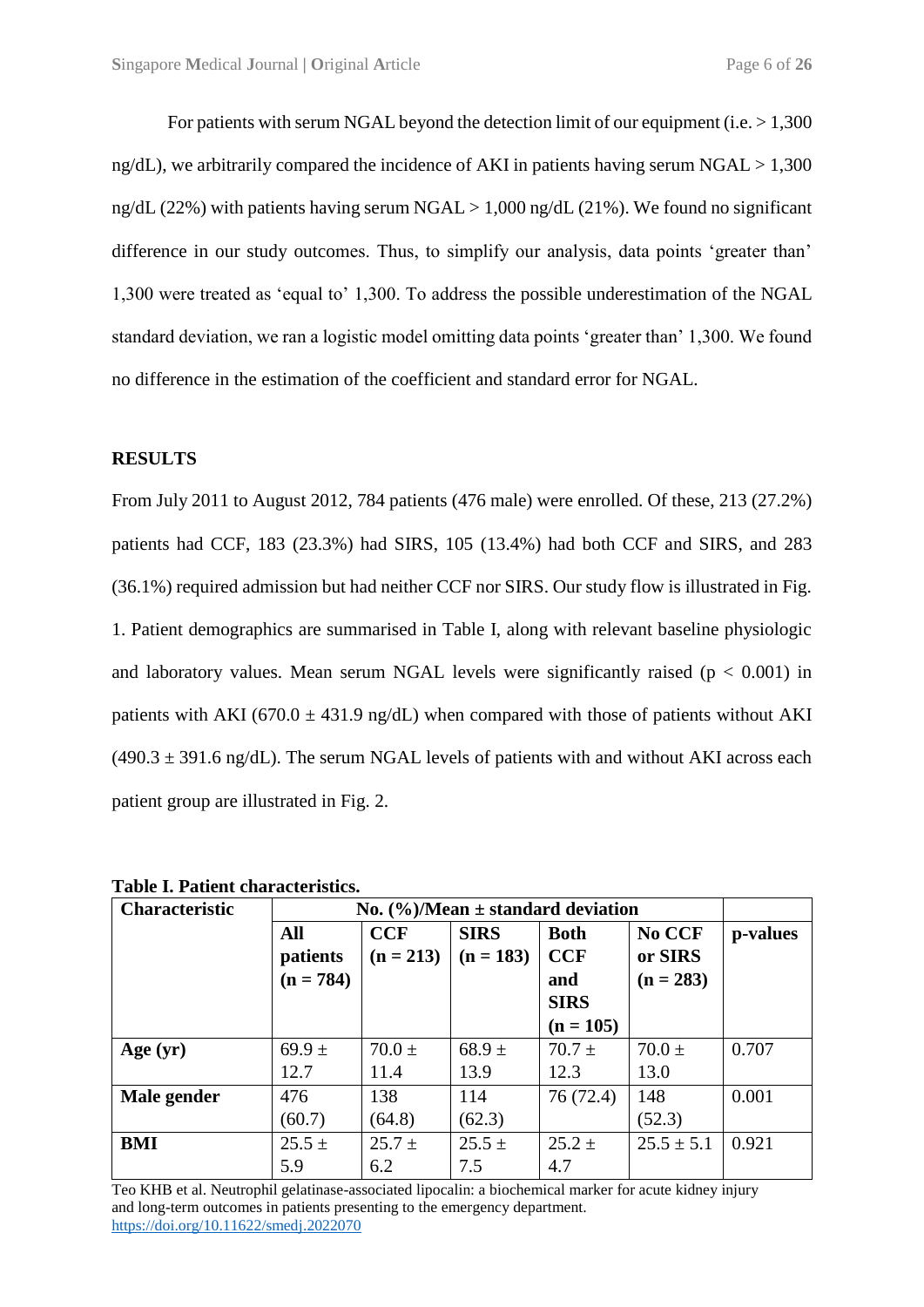| Ethnicity              |             |                        |             |                        |             | 0.534                    |
|------------------------|-------------|------------------------|-------------|------------------------|-------------|--------------------------|
| Chinese                | 560         | 152                    | 131         | 71                     | 206 (72.8)  |                          |
|                        | (71.4)      | (71.4)                 | (71.6)      | (67.6)                 |             |                          |
| Malay                  | 111         | 28(13.1)               | 28(15.3)    | 17(16.2)               | 38 (13.4)   | $\overline{\phantom{m}}$ |
|                        | (14.2)      |                        |             |                        |             |                          |
| Indian                 | 99 (12.6)   | 28(13.1)               | 23(12.6)    | 17(16.2)               | 31(11.0)    |                          |
| Others                 | 14(1.8)     | 5(2.3)                 | 1(0.5)      | 0(0)                   | 8(2.8)      |                          |
| <b>Comorbidities</b>   |             |                        |             |                        |             |                          |
| Hypertension           | 656         | 181                    | 142         | 89                     | 244         | 0.084                    |
|                        | (83.7)      | (85.0)                 | (77.6)      | (84.4)                 | (86.2)      |                          |
| Diabetes               | 471         | 145                    | 106         | 65(61.9)               | 155 (54.8)  | 0.023                    |
| mellitus               | (60.1)      | (68.1)                 | (57.9)      |                        |             |                          |
| Dyslipidaemia          | 567         | 169                    | 110         | 84 (80.0)              | 204(72.1)   | < 0.001                  |
|                        | (72.3)      | (79.3)                 | (60.1)      |                        |             |                          |
| Previous MI            | 197         | 85 (39.9)              | 23(12.6)    | 45                     | 44(15.5)    | < 0.001                  |
|                        | (25.1)      |                        |             | (42.9)                 |             |                          |
| History of             | 374         | 147                    | 62(33.9)    | 68 (64.8)              | 97 (34.3)   | < 0.001                  |
| <b>IHD/CAD</b>         | (47.7)      | (69.0)                 |             |                        |             |                          |
| Prior CCF              | 208         | 109                    | 21(11.5)    | 41 (39.0)              | 37(13.1)    | < 0.001                  |
|                        | (26.5)      | (51.2)                 |             |                        |             |                          |
| Atrial                 | 150         | 63(29.6)               | 21(11.5)    | 31(29.5)               | 35(12.4)    | < 0.001                  |
| arrhythmia             | (19.1)      |                        |             |                        |             |                          |
| Ventricular            | 13(1.7)     | 6(2.8)                 | 1(0.5)      | 4(3.8)                 | 2(0.7)      | 0.044                    |
| tachycardia            |             |                        |             |                        |             |                          |
| History of             | 143         | 44(20.7)               | 26(14.2)    | 20(19.0)               | 53 $(18.7)$ | 0.404                    |
| <b>CVA/TIA</b>         | (18.2)      |                        |             |                        |             |                          |
| <b>PVD</b>             | 75(9.6)     | 27(12.7)               | 17(9.3)     | 12(11.4)               | 19(6.7)     | 0.14                     |
| NGAL (ng/dL)           | $514.8 \pm$ | $405.5 \pm$            | $667.7 \pm$ | $579 \pm$              | 474.5 $\pm$ | < 0.001                  |
|                        | 401.8       | 359.1                  | 404.9       | 403.2                  | 397.8       |                          |
| AKI                    | 107         | $\overline{37}$ (17.4) | 23(12.6)    | $\overline{31}$ (29.5) | 16(5.7)     | < 0.001                  |
|                        | (13.6)      |                        |             |                        |             |                          |
| <b>Adverse outcome</b> |             |                        |             |                        |             |                          |
| Death at index         | 25(3.2)     | 6(2.8)                 | 13(7.1)     | 6(5.7)                 | 0(0)        | < 0.001                  |
| visit                  |             |                        |             |                        |             |                          |
| Need for RRT           | 38(4.8)     | 13(6.1)                | 4(2.2)      | 11(10.5)               | 10(3.5)     | 0.008                    |
| within/at 3 mth        |             |                        |             |                        |             |                          |
| Cardiac events         | 107         | 38 (17.8)              | 16(8.7)     | 21(20)                 | 32(11.3)    | 0.008                    |
| within/at 3 mth        | (13.6)      |                        |             |                        |             |                          |

*AKI: acute kidney injury; BMI: body mass index; CAD: coronary artery disease; CCF: congestive cardiac failure; CVA: cerebral vascular accident; IHD: ischemic heart disease; MACE: major adverse cardiac events; MI: myocardial infarction; PVD: peripheral vascular disease; RRT: renal replacement therapy; SIRS: systemic inflammatory response syndrome; TIA: transient ischaemic attack*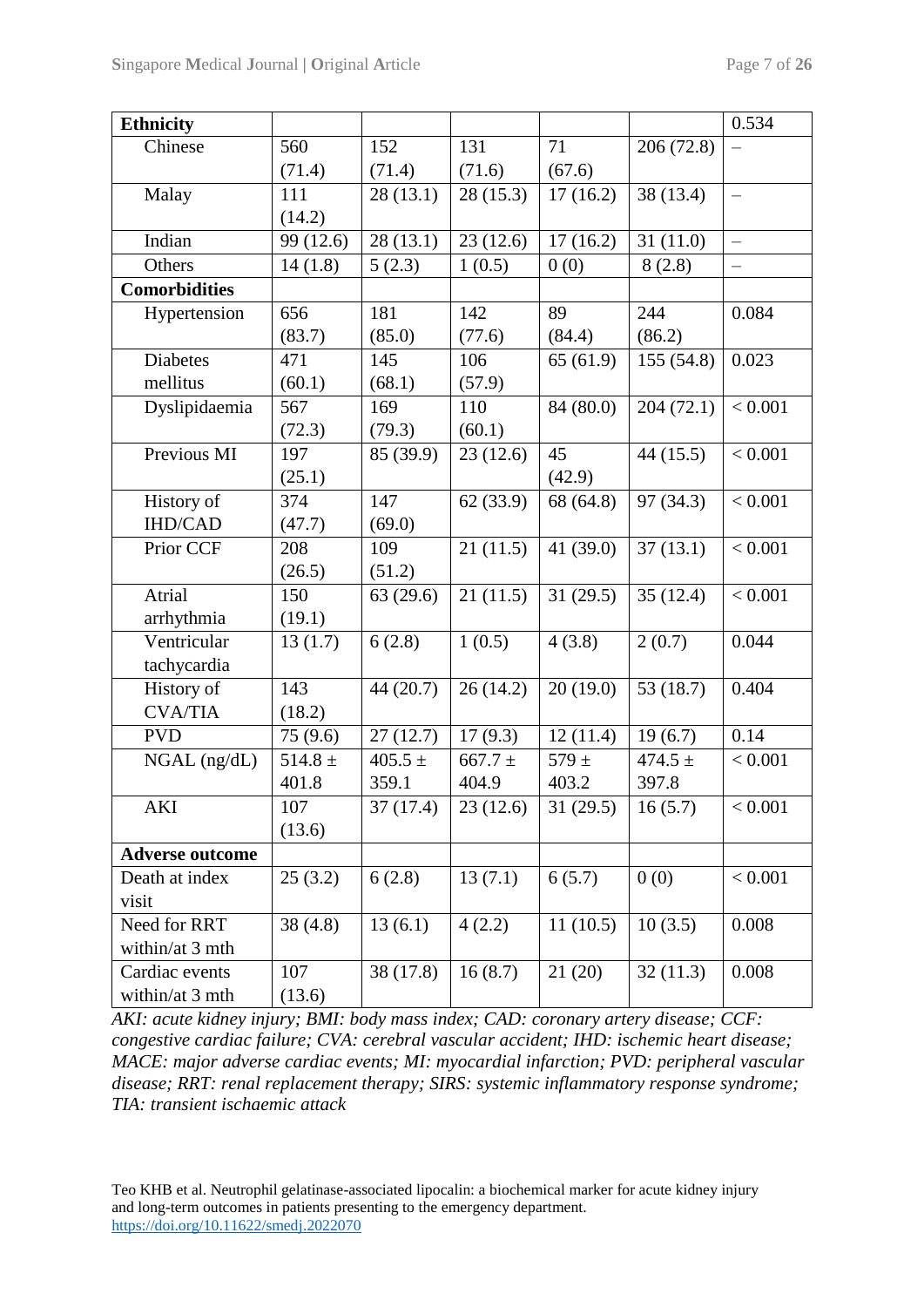The ROCs for the four different patient groups are summarised in Table II, whereas the various AUCs are illustrated in Appendix 2 (Supplementary Fig. 1). Considering all patients, the predictive ability of serum NGAL for AKI was maximised at a cut-off of 490 ng/dL with an AUC of 0.62, sensitivity of 59% and specificity of 65%. Within patient subgroups, predicting AKI was maximised with increasing serum NGAL cut-offs—from patients with neither CCF nor SIRS (NGAL = 521 ng/dL, AUC = 0.60, sensitivity = 56%, specificity = 69%), those with CCF only (NGAL = 513.5 ng/dL, AUC = 0.65, sensitivity = 51%, specificity = 0.78%) and SIRS only (NGAL = 647.5 ng/dL, AUC = 0.63, sensitivity = 70%, specificity = 61%), to those with both CCF and SIRS (NGAL = 840.5 ng/dL, AUC = 0.61, sensitivity =  $39\%$ , specificity = 81%). Across all patient groups, NGAL had an NPV for AKI ranging from 0.85 to 0.99 and a PPV for AKI ranging from 0.18 to 0.67.

| <b>ROC</b>                            | All                     | No. (%)                   |                            |                                                   |                                         |  |
|---------------------------------------|-------------------------|---------------------------|----------------------------|---------------------------------------------------|-----------------------------------------|--|
|                                       | patients<br>$(n = 784)$ | <b>CCF</b><br>$(n = 213)$ | <b>SIRS</b><br>$(n = 183)$ | <b>Both CCF and</b><br><b>SIRS</b><br>$(n = 105)$ | No CCF or<br><b>SIRS</b><br>$(n = 283)$ |  |
| <b>AKI</b>                            | 107(13.6)               | 37(17.4)                  | 23(12.6)                   | 31(29.5)                                          | 16(5.7)                                 |  |
| <b>NGAL AKI cut-</b><br>off $(ng/dL)$ | 490                     | 513.5                     | 647.5                      | 840.5                                             | 521                                     |  |
| <b>AUC</b>                            | 0.624                   | 0.646                     | 0.625                      | 0.612                                             | 0.595                                   |  |
| $ROC*$                                |                         |                           |                            |                                                   |                                         |  |
| Sensitivity                           | $0.59(0.49 -$<br>0.68)  | $0.51(0.34 -$<br>0.68)    | $0.70(0.47-0.87)$          | $0.39(0.22 - 0.58)$                               | $0.56(0.30-0.80)$                       |  |
| Specificity                           | $0.65(0.61 -$<br>0.68)  | $0.78(0.72 -$<br>0.84)    | $0.61(0.53 - 0.68)$        | $0.81(0.70-0.89)$                                 | $0.69(0.63 - 0.75)$                     |  |
| Youden's index                        | $0.23(0.10-$<br>0.36)   | $0.30(0.66-$<br>0.52)     | $0.30(0.00-0.55)$          | $0.20(-0.08-$<br>0.47)                            | $0.26(-0.07-$<br>0.55)                  |  |
| <b>PPV</b>                            | $0.21(0.16-$<br>0.26)   | $0.33(0.21 -$<br>0.47)    | $0.20(0.12 - 0.31)$        | $0.46(0.27-0.67)$                                 | $0.10(0.05 - 0.18)$                     |  |
| <b>NPV</b>                            | $0.91(0.88 -$<br>0.93)  | $0.88(0.82 -$<br>0.93)    | $0.93(0.87-0.97)$          | $0.76(0.65 - 0.85)$                               | $0.96(0.93-0.99)$                       |  |
| $LR+$                                 | $1.66(1.38 -$<br>2.00)  | $2.38(1.56 -$<br>3.63)    | $1.77(1.27-2.46)$          | $2.05(1.07-3.91)$                                 | $1.83(1.15-2.93)$                       |  |
| $LR-$                                 | $0.64(0.50-$<br>0.80)   | $0.62(0.44 -$<br>0.87)    | $0.50(0.27-0.94)$          | $0.76(0.56-1.02)$                                 | $0.63(0.36-1.11)$                       |  |

**Table II. Receiver operating characteristics (ROC) in different patient groups.**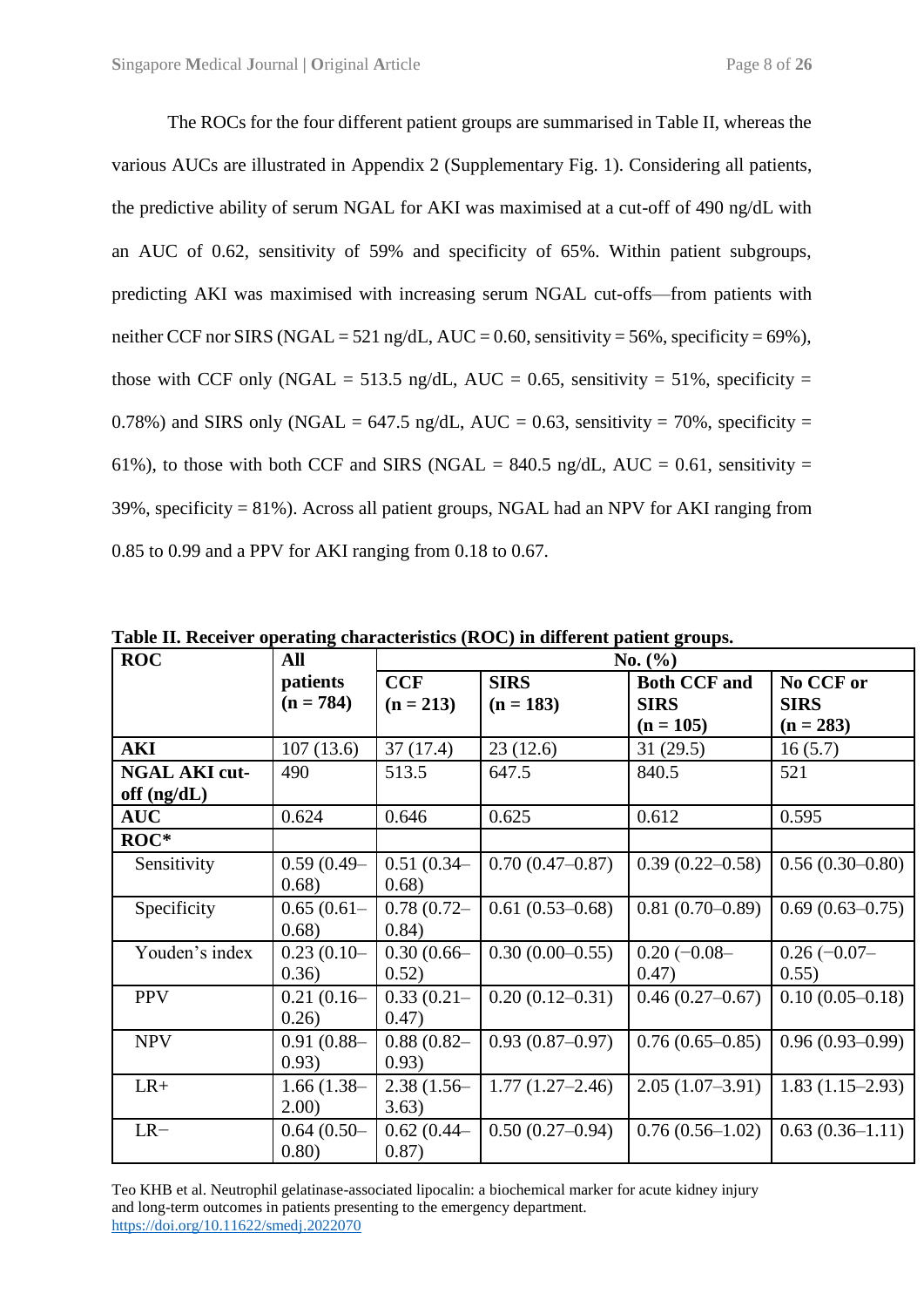*Among all patients, the predictive ability of NGAL for AKI was maximised at serum NGAL cut-off of 490 ng/dL (AUC = 0.624, sensitivity 59% and specificity 65%). Across all patient groups, NGAL had a negative predictive value (NPV) for AKI ranging from 0.85 to 0.99, and a positive predictive value (PPV) for AKI ranging from 0.18 to 0.67. \*Data is expressed as point estimation (95% confidence interval). AKI: acute kidney injury; AUC: area under the curve; CCF: congestive cardiac failure; LR+: positive likelihood ratio; LR−: negative likelihood ratio; NGAL: neutrophil gelatinase-associated lipocalin; NPV: negative predictive value; PPV: positive predictive value; ROC: receiver-operating characteristic; SIRS: systemic inflammatory response syndrome*

As illustrated in Fig. 3, when the metabolic comorbidities and atheropathic tendencies of all patients were incorporated into a multivariate model with NGAL, the predictive value was improved by 20.2% to an AUC of 0.75 at an NGAL cut-off of 490 ng/dL. As summarised in Table III, the odds of developing AKI increased by 12% per 100 ng/dL rise in NGAL ( $p <$ 0.001) from the baseline or when compared with another similar patient from the same subgroup.

**Table III. Adjusted odds ratio (OR) of developing acute kidney injury, incorporating clinical variables.\***

| <b>Variable</b>                          | <b>Adjusted OR</b><br>$(95\% \text{ CI})$ | p-value |
|------------------------------------------|-------------------------------------------|---------|
| <b>NGAL</b>                              | $1.12(1.06-1.17)$                         | < 0.001 |
| <b>Metabolic comorbidities</b>           | $2.32(0.87 - 8.10)$                       | 0.129   |
| <b>Atheropathic tendencies</b>           | $0.40(0.24 - 0.65)$                       | < 0.001 |
| <b>Patients with CCF</b>                 | $5.38(2.81 -$<br>10.77)                   | < 0.001 |
| <b>Patients with SIRS</b>                | $1.99(1.01-4.00)$                         | 0.05    |
| Patient with both CCF and<br><b>SIRS</b> | $9.12(4.58 -$<br>18.88)                   | < 0.001 |

*\*Incorporates clinical variables such as metabolic comorbidities (hypertension, diabetes mellitus or dyslipidaemia) and atheropathic tendencies (myocardial infarction, ischaemic heart disease or peripheral vascular disease) in all patients (adjusted OR 1.12), patients with CCF (adjusted OR 5.38), and patients with both CCF and SIRS (adjusted OR 9.12), p < 0.001. CCF: congestive cardiac failure; SIRS: systemic inflammatory response syndrome*

On exploring patient subgroups, we observed that patients with both CCF and SIRS

(adjusted odds ratio  $[OR] = 9.12$ ,  $p < 0.001$ ) or CCF alone (adjusted OR = 5.38,  $p < 0.001$ ) had

Teo KHB et al. Neutrophil gelatinase-associated lipocalin: a biochemical marker for acute kidney injury and long-term outcomes in patients presenting to the emergency department. <https://doi.org/10.11622/smedj.2022070> higher odds of developing AKI than patients with neither CCF nor SIRS. Interestingly, the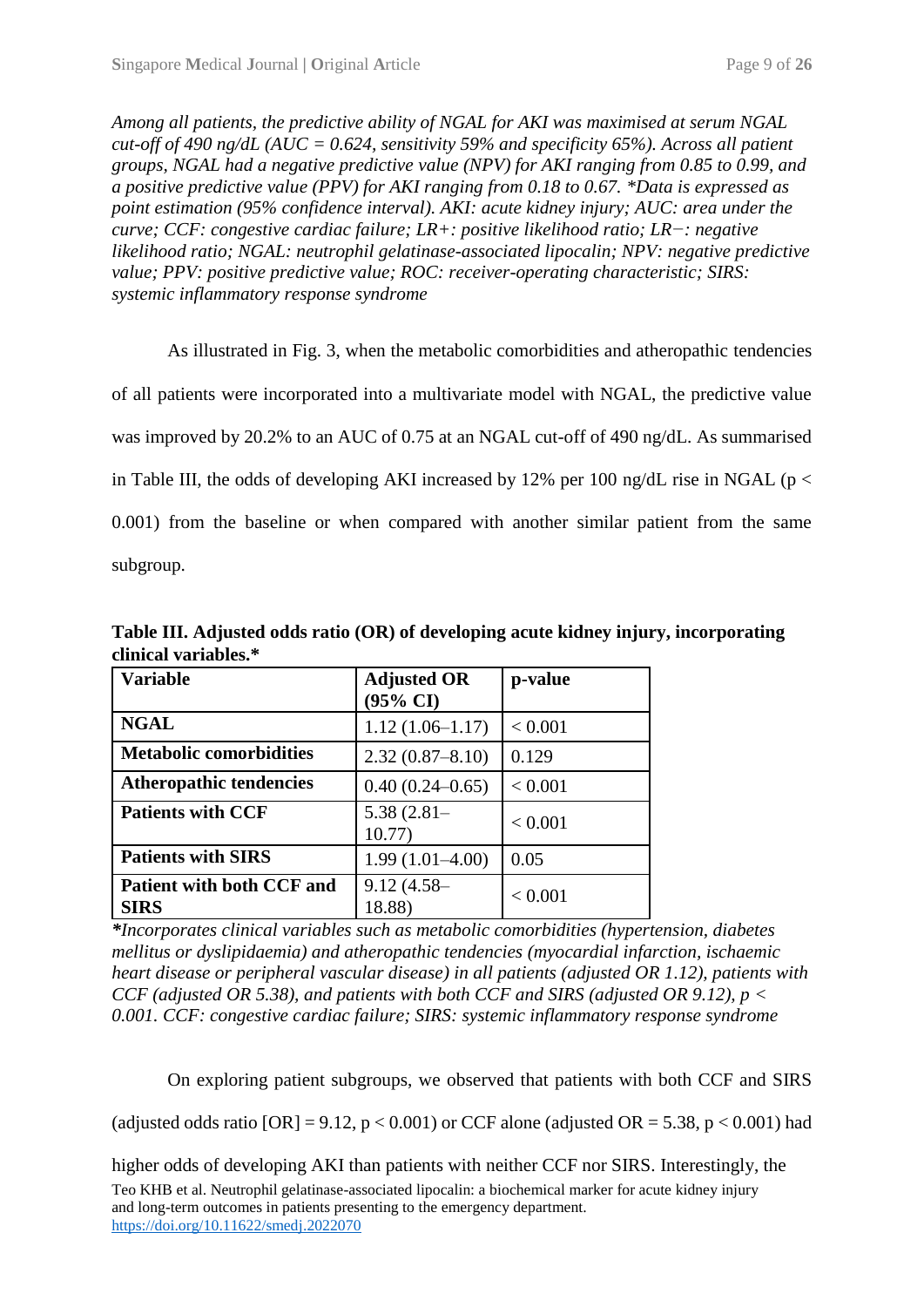odds of developing AKI are  $0.4$  ( $p < 0.001$ ) in patients with atheropathic tendencies (past AMI, IHD and PVD). Factors such as patient age, gender, race, BMI, white blood cell count and platelet count do not affect the ability of NGAL to predict AKI (Supplementary Table I).

In the secondary analysis of our clinical model, shown in Table IV, the odds of requiring RRT increased by 21% per 100 ng/dL increase in NGAL ( $p < 0.001$ ) from the baseline or when compared with similar patients from the same subgroup. Similarly, the odds of death within three months after discharge also increased by 10% per 100 ng/dL increase in NGAL ( $p =$ 0.028). However, our results showed a negative relationship between NGAL levels and MACE (adjusted OR =  $0.93$ , p =  $0.016$ ). From our model, metabolic comorbidities did not show statistically significant correlation with need for RRT, MACE or death within three months from admission.

| <b>Variable</b>                                  | <b>Need for RRT</b>                                  |         | <b>All-cause death</b>                    |         | <b>MACE</b>                               |         |
|--------------------------------------------------|------------------------------------------------------|---------|-------------------------------------------|---------|-------------------------------------------|---------|
|                                                  | <b>Adjusted</b><br>OR (95%<br>$\mathbf{C}\mathbf{I}$ | p-value | <b>Adjusted OR</b><br>$(95\% \text{ CI})$ | p-value | <b>Adjusted OR</b><br>$(95\% \text{ CI})$ | p-value |
| <b>NGAL</b>                                      | $1.21(1.12-$<br>1.31)                                | < 0.001 | $1.10(1.01 -$<br>1.19)                    | 0.022   | $0.93(0.87 -$<br>0.98)                    | 0.016   |
| Age                                              | $0.97(0.94 -$<br>(0.99)                              | 0.014   |                                           |         | $0.98(0.97 -$<br>1.00)                    | 0.071   |
| <b>Metabolic</b><br>comorbidities                | $0.80(0.24 -$<br>3.70                                | 0.744   |                                           |         | $2.28(0.79-$<br>9.69)                     | 0.183   |
| Atheropathic<br>tendencies                       | $0.40(0.19-$<br>(0.88)                               | 0.021   | $0.85(0.38 -$<br>2.04)                    | 0.696   | $1.84(1.10-$<br>3.16)                     | 0.023   |
| <b>Patients with</b><br><b>CCF</b>               | $3.17(1.24 -$<br>8.47)                               | 0.017   | 4.55 $(1.77-$<br>13.37)                   | 0.003   | $1.37(0.81 -$<br>2.34)                    | 0.24    |
| <b>Patients with</b><br><b>SIRS</b>              | $0.37(0.10-$<br>1.18)                                | 0.112   | $0.21(0.01 -$<br>1.24)                    | 0.149   | $0.89(0.46 -$<br>1.69)                    | 0.737   |
| <b>Patients with both</b><br><b>CCF</b> and SIRS | $4.34(1.63-$<br>11.82)                               | 0.003   | $5.13(1.83-$<br>15.75)                    | 0.002   | $1.88(1.00 -$<br>3.49                     | 0.048   |

**Table IV. Use of neutrophil gelatinase-associated lipocalin (NGAL) to predict threemonth adverse outcomes.\***

*\*Incorporating clinical variables such as patient age, metabolic comorbidities (hypertension, diabetes mellitus or dyslipidaemia) and atheropathic tendencies (myocardial infarction, ischaemic heart disease or peripheral vascular disease), NGAL was able to predict threemonth adverse outcomes of renal replacement therapy necessity (adjusted OR 1.21, p <*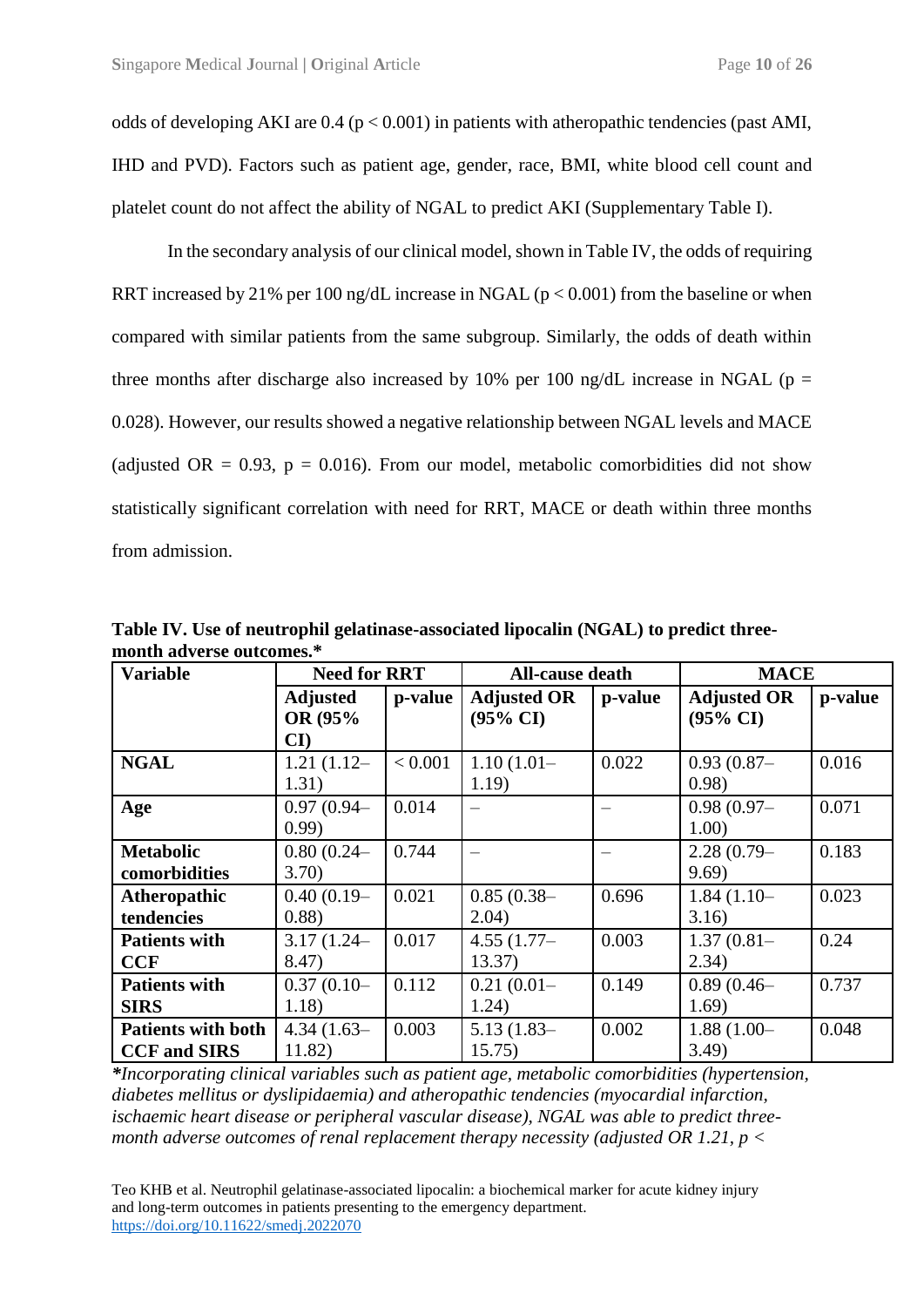0.001), all-cause death (adjusted OR 1.10,  $p = 0.022$ ) and MACE (atrial arrhythmia, *ventricular fibrillation, cardiogenic shock requiring intra-arterial balloon pump, acute pulmonary oedema requiring intubation, acute myocardial infarction, coronary artery bypass graft and percutaneous coronary intervention) (adjusted OR 0.93, p = 0.016). Patient 'metabolic comorbidities' was removed from the model predicting all-cause death, because all patients who died in three months had at least one of these comorbidities. CCF: congestive cardiac failure; MACE: major adverse cardiac events; OR: odds ratio; SIRS: systemic inflammatory response syndrome*

#### **DISCUSSION**

Most studies on NGAL have focused on patient populations with a clear renal insult such as cardiac surgery,  $(19,27,28)$  severe illness necessitating critical care  $(29,30)$  and kidney transplantation.<sup>(31,32)</sup> In addition, the few studies performed in the ED setting have largely been in Western populations.  $(12,33-35)$  This study is a single-centre prospective cohort study that evaluates the performance of serum NGAL in predicting AKI in a broad cohort of multiethnic Asian patients presenting to the ED with CCF or SIRS. The use of point-of-care (POC) instruments, the Triage® NGAL Test (Alere Inc, San Diego, CA, USA) and Alere Triage® MeterPro was demonstrated to be convenient and practical for the ED setting.

Serum NGAL was significantly raised ( $p < 0.001$ ) in patients with AKI compared with those without AKI, confirming the utility of serum NGAL in differentiating these two patient groups. Moreover, incorporating variables such as metabolic comorbidities and atheropathic tendencies in our clinical model enhanced its predictive value by 20.2% from AUC 0.62 to 0.75 at an NGAL cut-off of 490 ng/dL. Knowing that incorporating metabolic comorbidities and atheropathic tendencies improves pretest probability for AKI, clinicians could take into account these variables when interpreting NGAL results.

The predictive ability of NGAL for AKI was also maximised at increasing serum NGAL cut-offs across different patient subgroups—from NGAL levels of 521 ng/dL in patients without CCF or SIRS to 840.50 ng/dL in patients with both CCF and SIRS (Table II). This is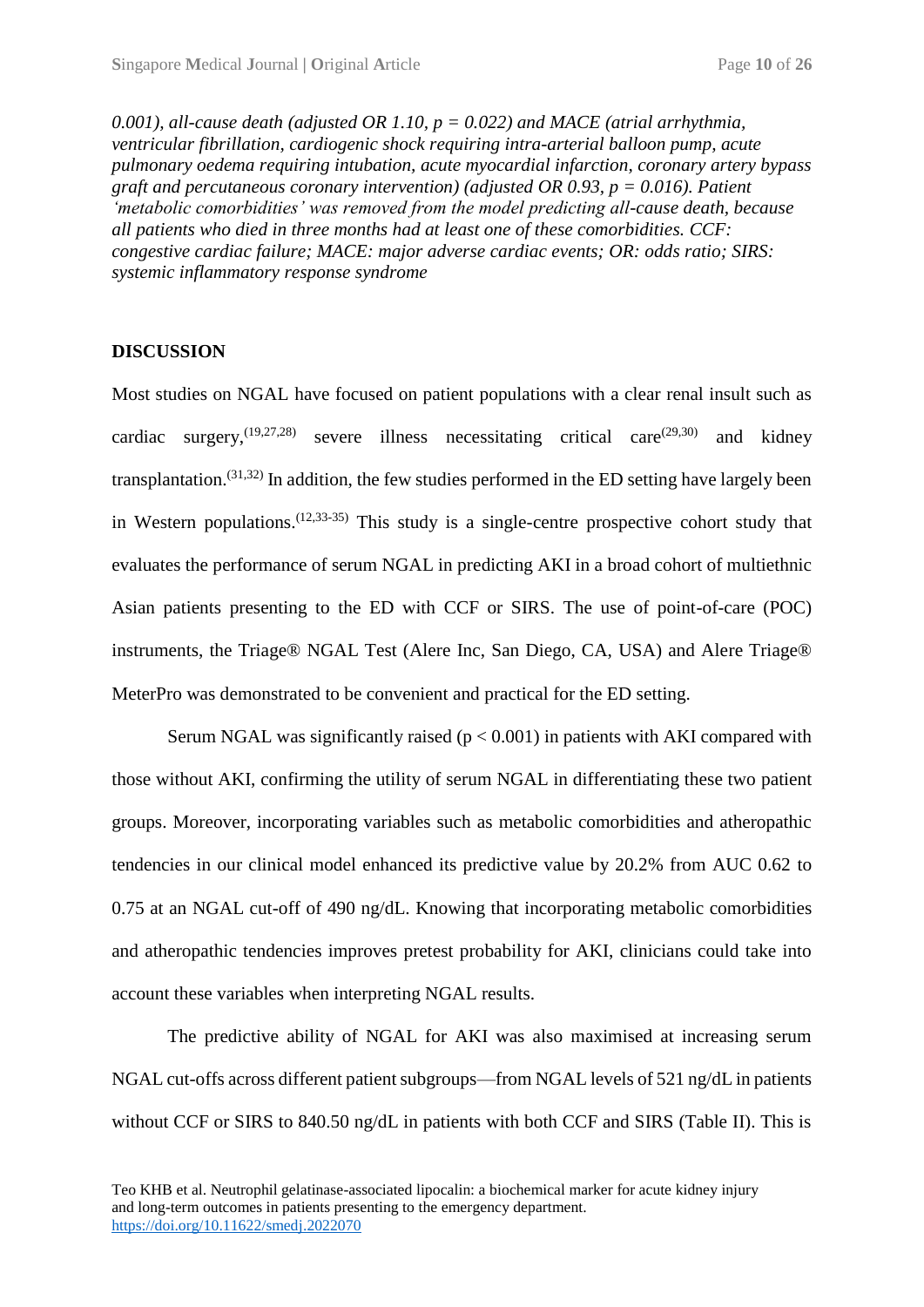not unexpected given that CCF and SIRS are known to increase serum NGAL independent of  $AKI^{(21-25)}$  However, the rise in serum NGAL is less significant between AKI and non-AKI patient subgroups (0.007  $\leq p \leq 0.192$ ). This could be because many of our patients with AKI  $(n = 100, 22\%)$  had very high serum NGAL  $(> 1.300 \text{ ng/dL})$  that exceeded the upper detection limit of our POC testing device. Serum NGAL exceeding 1,300 ng/dL is unexpected, and such values have been treated as outliers elsewhere.<sup> $(34)$ </sup> In our study, treating patients with NGAL >1,300 ng/dL as outliers was attempted but found to worsen our statistical power, suggesting that a larger initial pool of patients may have been required for our demographics. The independent rise in serum NGAL with CCF and SIRS may have also acted as a confounding factor. Knowing patients' baseline serum NGAL levels may help to distinguish NGAL contributions from AKI, CCF or SIRS and help determine outlier NGAL values. Differences in sample preparation among the different studies may have also partly contributed to this discrepancy. A device with a higher detection limit, such as  $2,000$  ng/dL,<sup>(34,48)</sup> may have been more appropriate for our patient demographics as well. Further investigation may be necessary to address this observation.

Interestingly, as shown in Table III, patients with atheropathic tendencies seem to have a decreased risk of developing AKI (adjusted OR  $0.40$ ,  $p < 0.001$ ). The reason for this is unclear and more research is needed in this area.

As a diagnostic tool, some authors<sup>(49,50)</sup> have proposed that raised serum NGAL could be used as a single unequivocal biomarker for AKI, analogous to troponin T for AMI (sensitivity 0.85, specificity 0.80).<sup>(51-53)</sup> Looking across patient subgroups, our results show that NGAL had a specificity of 0.61–0.81 and a sensitivity of 0.39–0.70. These values are insufficient for a rule-in or rule-out test. However, taking into consideration the prevalence of AKI in these subgroups, our results reveal that NGAL had a much higher NPV (0.85–0.99) than PPV (0.18–0.67). Given that CCF and SIRS are known risk factors for developing AKI,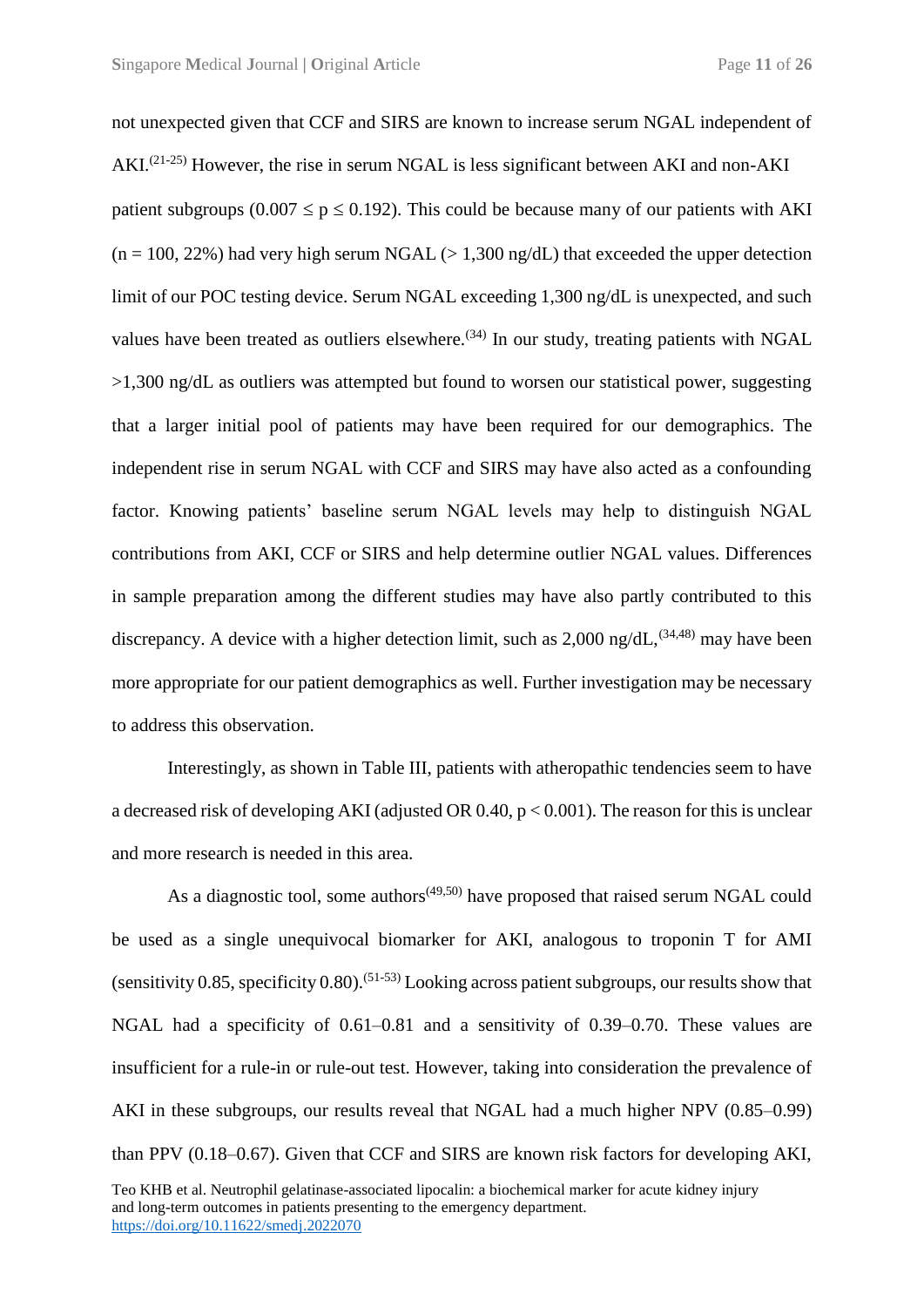serum NGAL may be used to rule out AKI in low to medium pretest probability settings. In other words, in a broad cohort of undifferentiated patients presenting to the ED, low serum NGAL may be more suitably used for ruling out AKI, analogous to D-dimer $(54)$  for venous thromboembolism. Nevertheless, more studies are needed to validate the use of NGAL as a rule-out test. Similarly, other authors<sup> $(13)$ </sup> have also cautioned that more rigorous work needs to be done before the goal for a troponin-like biomarker for AKI can be actualised.

As a prognostication tool, our clinical model showed that the odds of patients needing RRT within three months after discharge increased by 21% for every 100 ng/dL rise in serum NGAL ( $p < 0.001$ ) (Table IV). Our result is consistent with that of a previous German study, which observed that raised urinary NGAL predicted the need for long term RRT ( $n = 145$ ,  $p =$ 0.021) over four years.<sup>(55)</sup> The positive correlation between NGAL levels and the need for RRT is understandable, because AKI can cause permanent kidney damage without prompt treatment. The high odds of RRT with rise in NGAL emphasise the urgency of treating AKI early.

Furthermore, the odds of all-cause death in three months ( $n = 35$ ) also rise by 10% per 100 ng/dL rise in serum NGAL ( $p = 0.028$ ) (Table IV). This is not unexpected, because NGAL levels are known to rise with CCF, SIRS and CKD, which are conditions detrimental to patients' health. Our findings are also supported by studies conducted elsewhere. In patients with CCF, Alvelos et al followed up with 121 Portuguese patients for three months and showed that high serum NGAL is predictive of all-cause death ( $n = 27$ ,  $p = 0.016$ ).<sup>(56)</sup> A larger study involving 260 Japanese patients was conducted by Nakada et al, who found that high urinary NGAL is strongly associated with all-cause death ( $n = 99$ ,  $p = 0.0004$ ) over 18 months.<sup>(41)</sup> Wang et al also studied 440 Chinese patients and found that serum NGAL was correlated with all-cause death (n = 137, p = 0.01) over 28 days.<sup>(40)</sup>

In our study, we have demonstrated the association between NGAL and AKI as well as the need for RRT in patients with CCF or SIRS. However, our results do not show a clear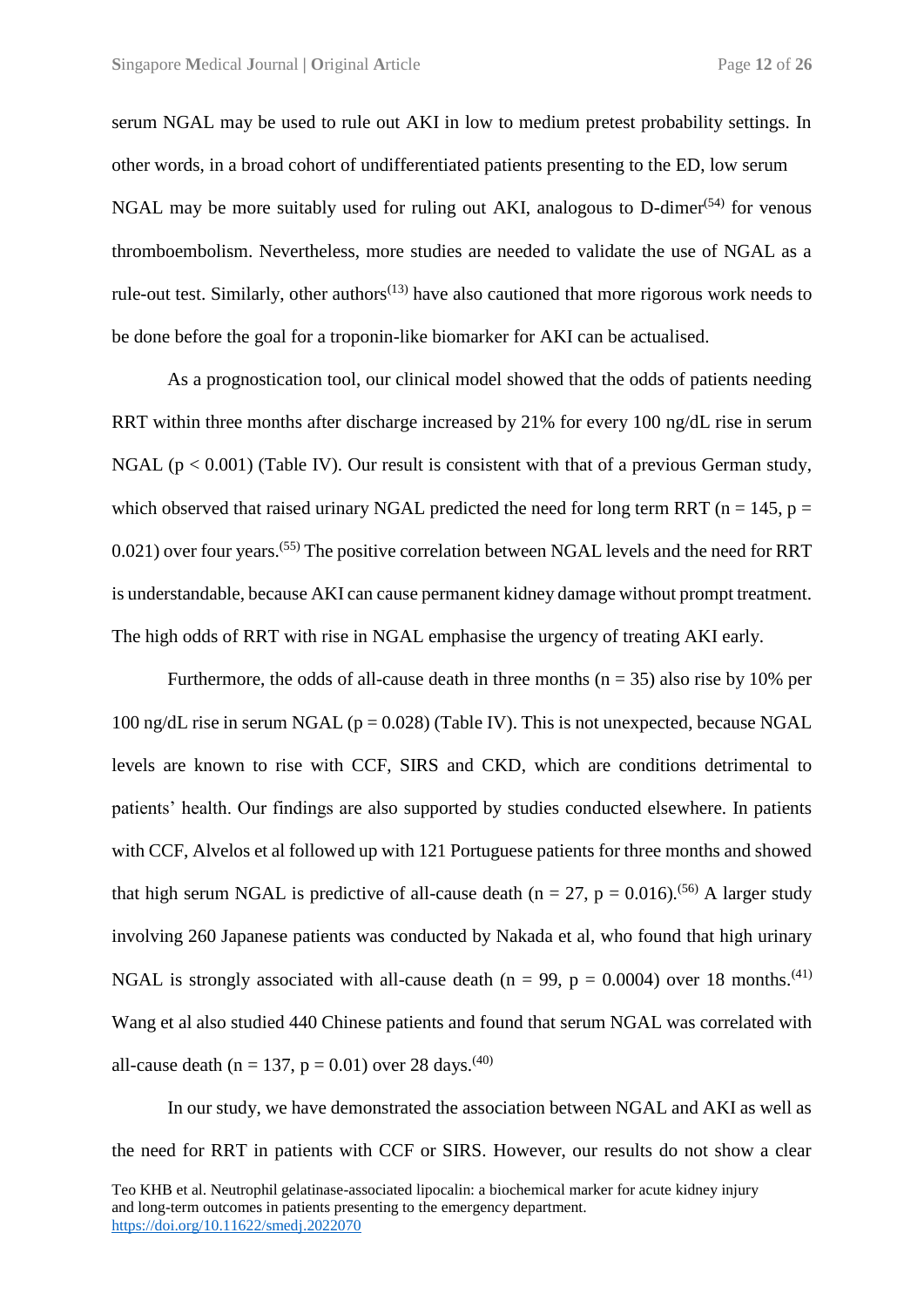relationship between NGAL levels and MACE; in fact, it is interesting to note that our data seem to suggest a negative correlation between NGAL levels and MACE (adjusted  $OR = 0.93$ ,  $p = 0.016$ ) (Table IV). This may be because of the multiple intricate mechanisms underlying the cardiorenal syndrome.(57-59) Because of this complex nature of correlation, other studies<sup> $(26,60)$ </sup> have also yielded mixed conclusions, and we recommend that more dedicated work be invested in this area.

As seen in Supplementary Table I, factors such as patient age, gender, race, BMI, leukocyte count and platelet count do not significantly affect the ability of NGAL to predict AKI. This observation is consistent with current literature<sup> $(12,17,19,20)$ </sup> and adds further evidence that NGAL, unlike creatinine, is unaffected by patient age, gender, BMI etc. This reiterates the benefits of using NGAL over creatinine as a marker for AKI. Furthermore, patient metabolic comorbidities such as hypertension, diabetes mellitus and dyslipidaemia did not affect the odds of RRT, MACE or death at three months after discharge (Table IV). This suggests that prognosticating with NGAL is independent of patient comorbidities.

In summary, our findings provide support for the use of NGAL as a biomarker for AKI in the ED. We have also provided additional evidence of the utility of NGAL in a multiethnic Asian population. The point-of-care NGAL meter was found to be a feasible equipment for predicting AKI in the ED, albeit with some limitations. NGAL, as a convenient and early biomarker for AKI, is especially useful in patients presenting to the ED with 'normal' creatinine because NGAL serves as an early predictor for AKI. Efforts can then be taken to closely monitor these patients and avoid nephrotoxic drugs and contrast scans. As a prognostication tool, NGAL is correlated strongly with a need for RRT at three months and weakly with all-cause mortality at three months, regardless of existing patient comorbidities.

#### **ACKNOWLEDGEMENT**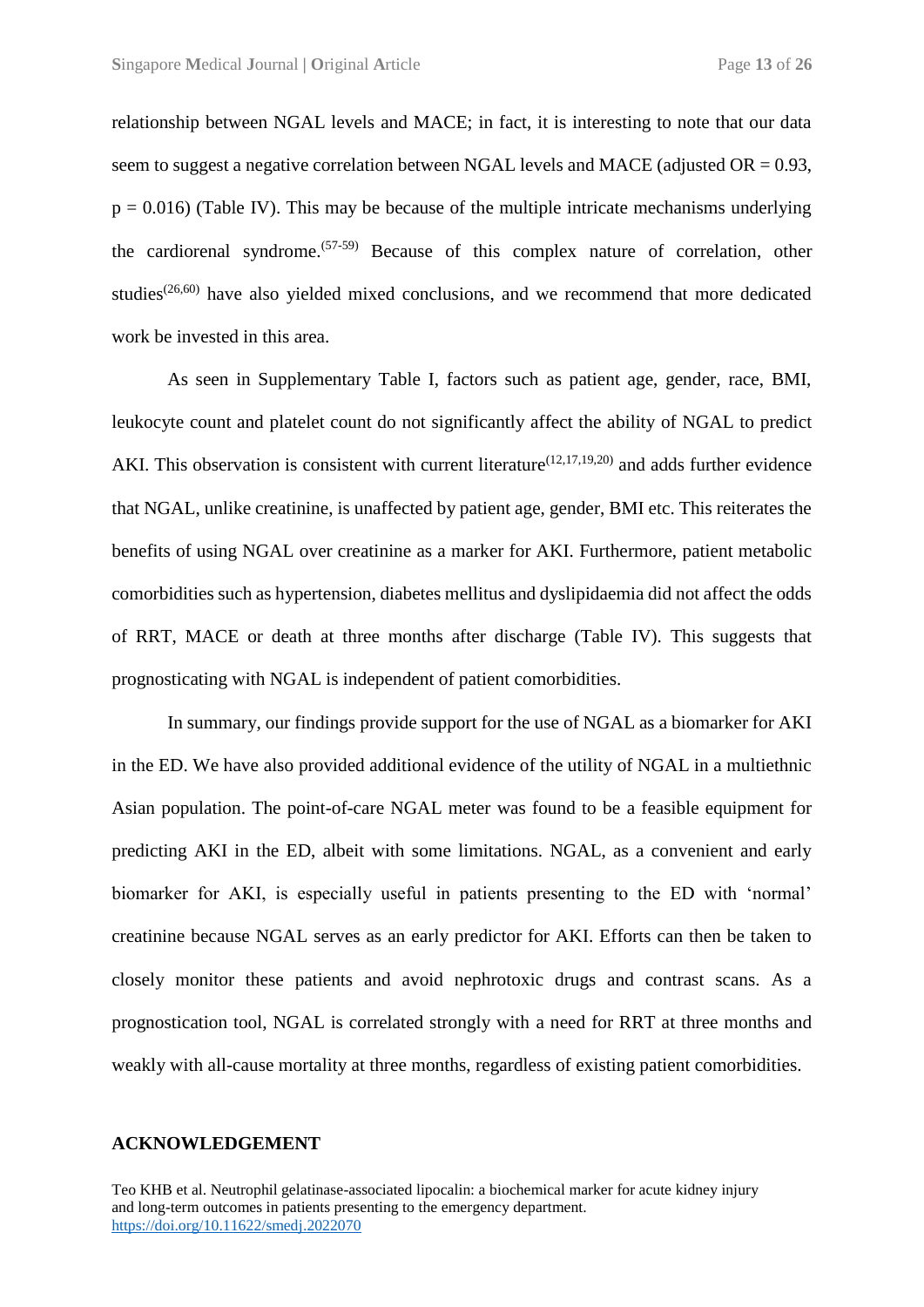This study was funded via a research grant from the Venerable Yen Pei-National Kidney Foundation Research Fund.

#### **FIGURES**



**Fig. 1** Flowchart shows the enrolment process for the study, with a total of 107 patients having acute kidney injury. AKI: acute kidney injury; CCF: congestive cardiac failure; ED: emergency department; SIRS: systemic inflammatory response syndrome; RRT: renal replacement therapy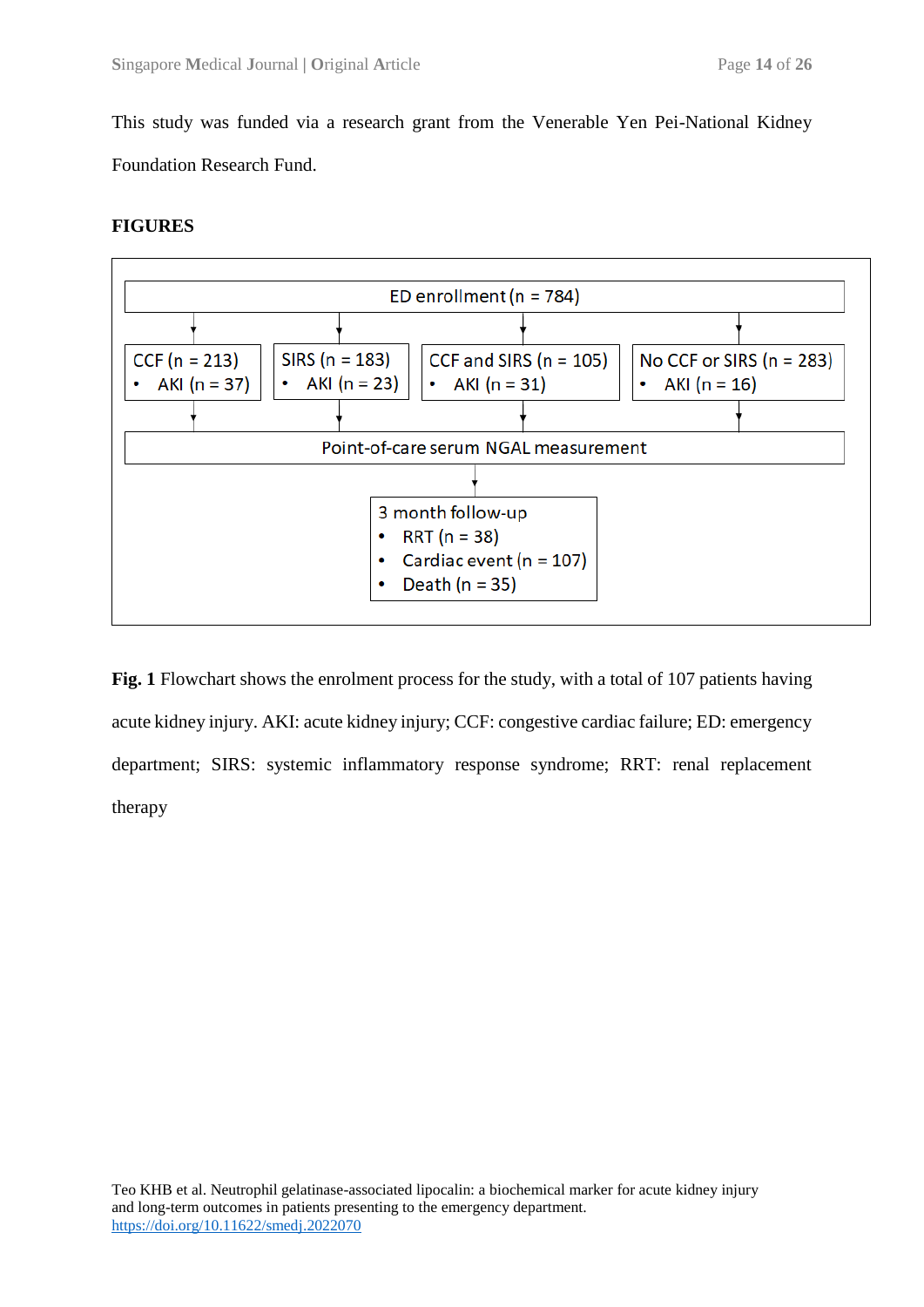

**Fig. 2** Box plot shows neutrophil gelatinase-associated lipocalin (NGAL) levels in patients with acute kidney injury (AKI) and without AKI in different patient groups. Mean serum NGAL levels were significantly increased ( $p < 0.001$ ) between patients with AKI (670.0  $\pm$ 431.9 ng/dL) and without AKI (490.3  $\pm$  391.6 ng/dL). \*Mean NGAL values. AKI: acute kidney injury; CCF: congestive cardiac failure; SIRS: systemic inflammatory response syndrome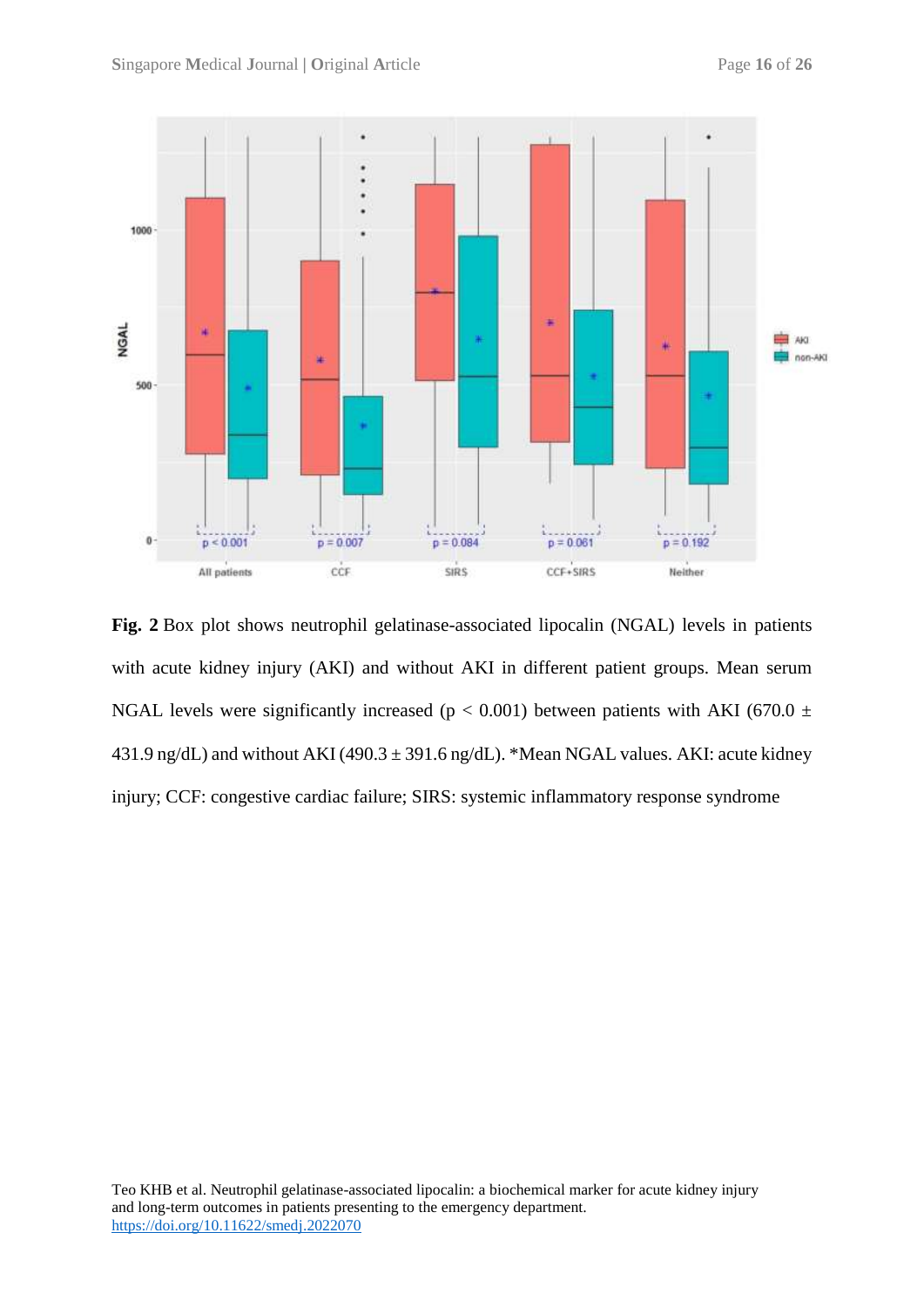

**Fig. 3** Receiver operating characteristics (ROC) curve shows all patients (area under curve 0.75), incorporating clinical variables such as metabolic comorbidities (hypertension, diabetes mellitus and dyslipidaemia) and atheropathic tendencies (myocardial infarction, ischaemic heart disease or peripheral vascular disease).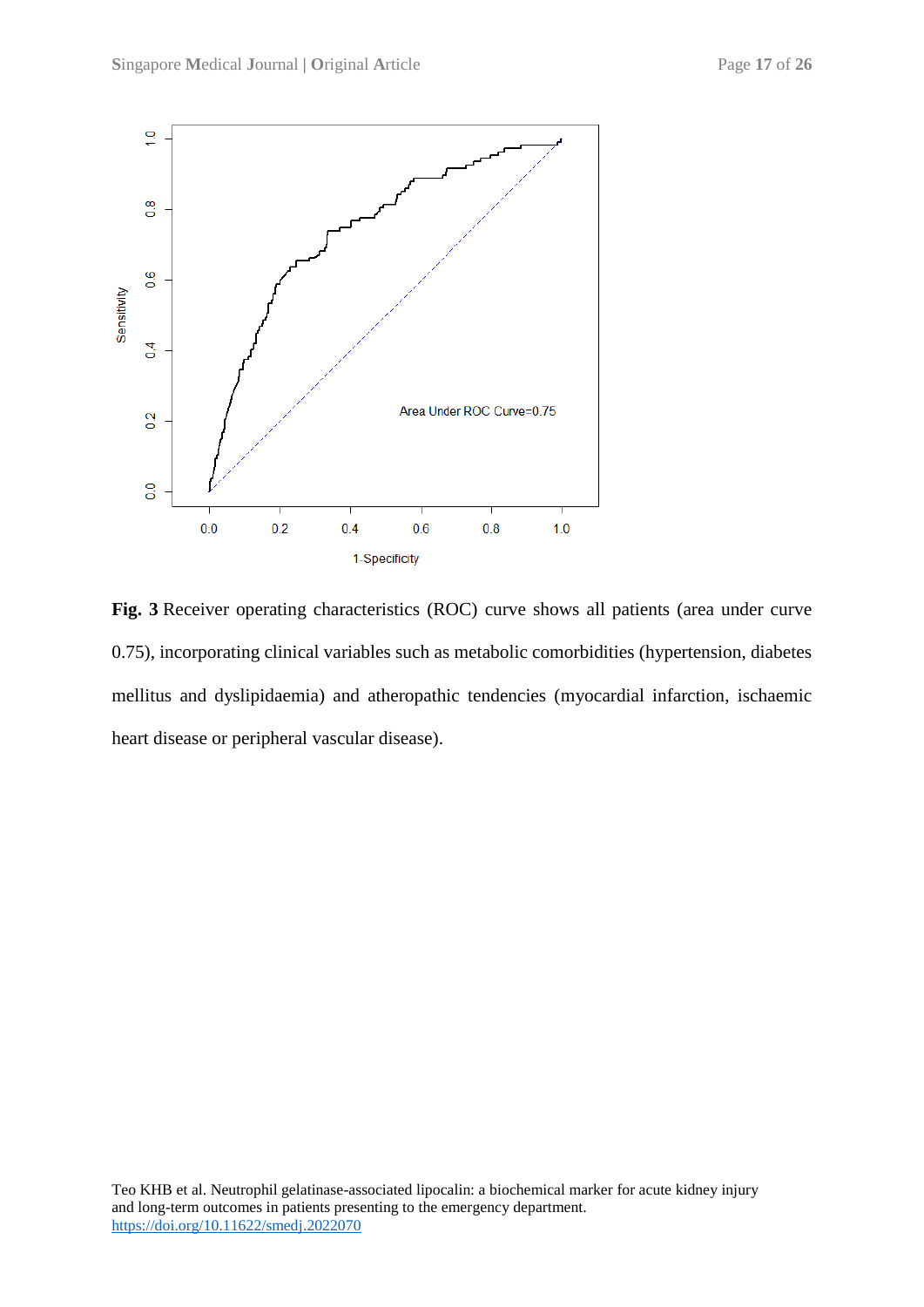#### **REFERENCES**

- 1. Bonventre JV. Recent advances in the pathophysiology of ischemic acute renal failure. J Am Soc Nephrol 2003; 14:2199-210.
- 2. Bellomo R, Kellum JA, Ronco C. Defining acute renal failure: physiological principles. Intensive Care Med 2004; 30:33-7.
- 3. Thadhani R, Pascual M, Bonventre JV. Acute renal failure. N Engl J Med 1996; 334:1448-60.
- 4. Hoste EAJ, Kellum JA, Selby NM, et al. Global epidemiology and outcomes of acute kidney injury. Nat Rev Nephrol 2018; 14:607-25.
- 5. Cerdá J, Lameire N, Eggers P, et al. Epidemiology of acute kidney injury. Clin J Am Soc Nephrol 2008; 3:881-6.
- 6. Safari S, Hashemi B, Forouzanfar MM, Shahhoseini M, Heidari M. Epidemiology and outcome of patients with acute kidney injury in emergency department; a cross-sectional study. Emerg (Tehran) 2018; 6:e30.
- 7. Scheuermeyer FX, Grafstein E, Rowe B, et al. The clinical epidemiology and 30-day outcomes of emergency department patients with acute kidney injury. Can J Kidney Health Dis 2017; 4:205435811770398.
- 8. Luo X, Jiang L, Du B, et al. A comparison of different diagnostic criteria of acute kidney injury in critically ill patients. Crit Care 2014; 18:R144.
- 9. Susantitaphong P, Cruz DN, Cerda J, et al. World incidence of AKI: a meta-analysis. Clin J Am Soc Nephrol 2013; 8:1482-93.
- 10. Mehta RL, Cerdá J, Burdmann EA, et al. International Society of Nephrology's 0by25 initiative for acute kidney injury (zero preventable deaths by 2025): a human rights case for nephrology. Lancet 2015; 385:2616-43.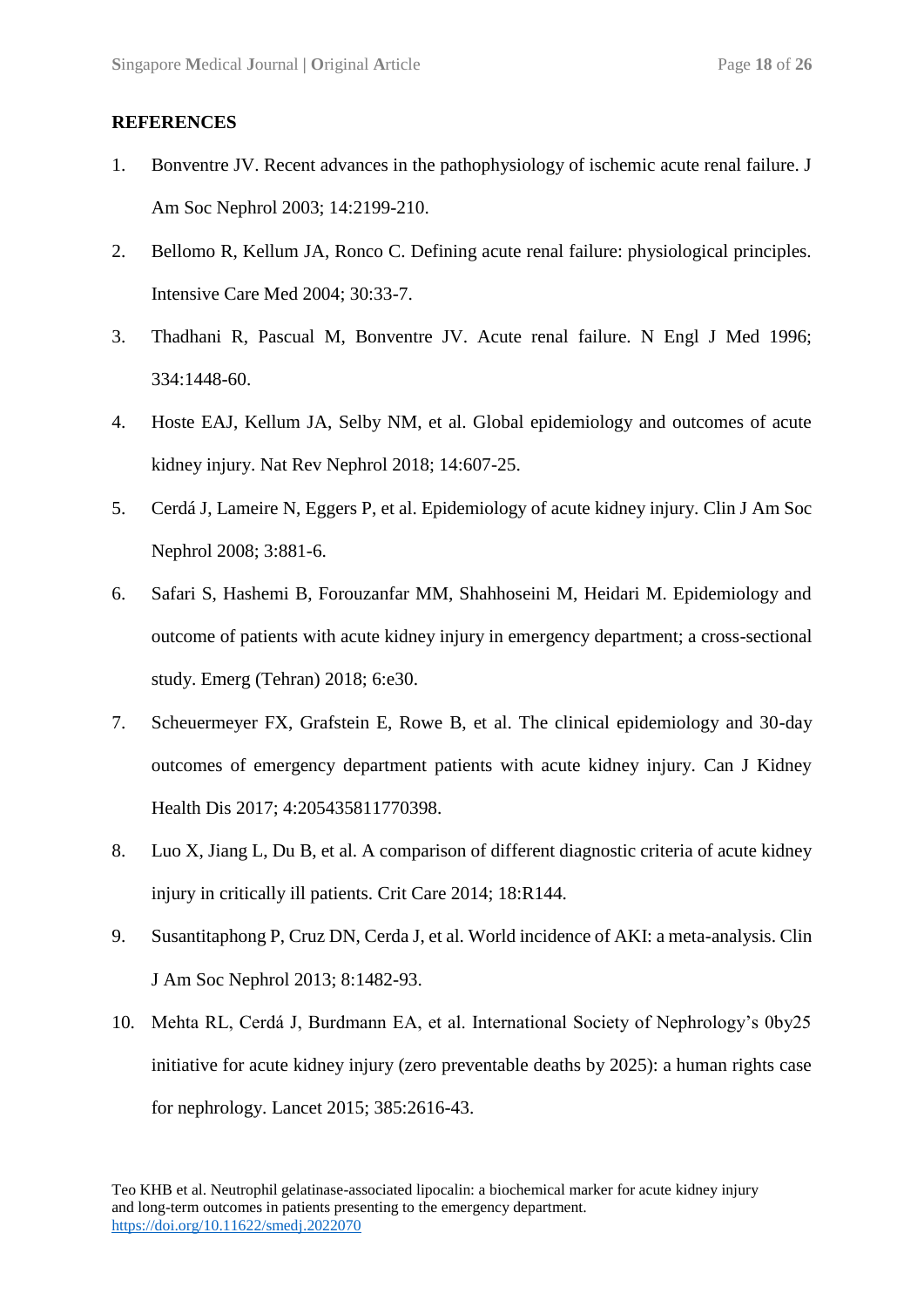- 11. Lameire N, Hoste E. Reflections on the definition, classification, and diagnostic evaluation of acute renal failure. Curr Opin Crit Care 2004; 10:468-75.
- 12. Nickolas TL, O'Rourke MJ, Yang J, et al. Sensitivity and specificity of a single emergency department measurement of urinary neutrophil gelatinase-associated lipocalin for diagnosing acute kidney injury. Ann Intern Med 2008; 148:810-9.
- 13. Alge JL, Arthur JM. Biomarkers of AKI: a review of mechanistic relevance and potential therapeutic implications. Clin J Am Soc Nephrol 2015; 10:147-55.
- 14. Teo SH, Endre ZH. Biomarkers in acute kidney injury (AKI). Best Pract Res Clin Anaesthesiol 2017; 31:331-44.
- 15. Rizvi MS, Kashani KB. Biomarkers for early detection of acute kidney injury. J Appl Lab Med 2017; 2:386-99.
- 16. Schrezenmeier EV, Barasch J, Budde K, Westhoff T, Schmidt-Ott KM. Biomarkers in acute kidney injury - pathophysiological basis and clinical performance. Acta Physiol (Oxf) 2017; 219:554-72.
- 17. Ronco C. Biomarkers for acute kidney injury: is NGAL ready for clinical use? Crit Care 2014; 18:680.
- 18. Ning M, Mao X, Niu Y, Tang B, Shen H. Usefulness and limitations of neutrophil gelatinase-associated lipocalin in the assessment of kidney diseases. J Lab Precis Med 2018; 3(1).
- 19. Haase-Fielitz A, Haase M, Devarajan P. Neutrophil gelatinase-associated lipocalin as a biomarker of acute kidney injury: a critical evaluation of current status. Ann Clin Biochem 2014; 51(Pt 3):335-51.
- 20. Devarajan P. Emerging biomarkers of acute kidney injury. Contrib Nephrol 2007; 156:203-12.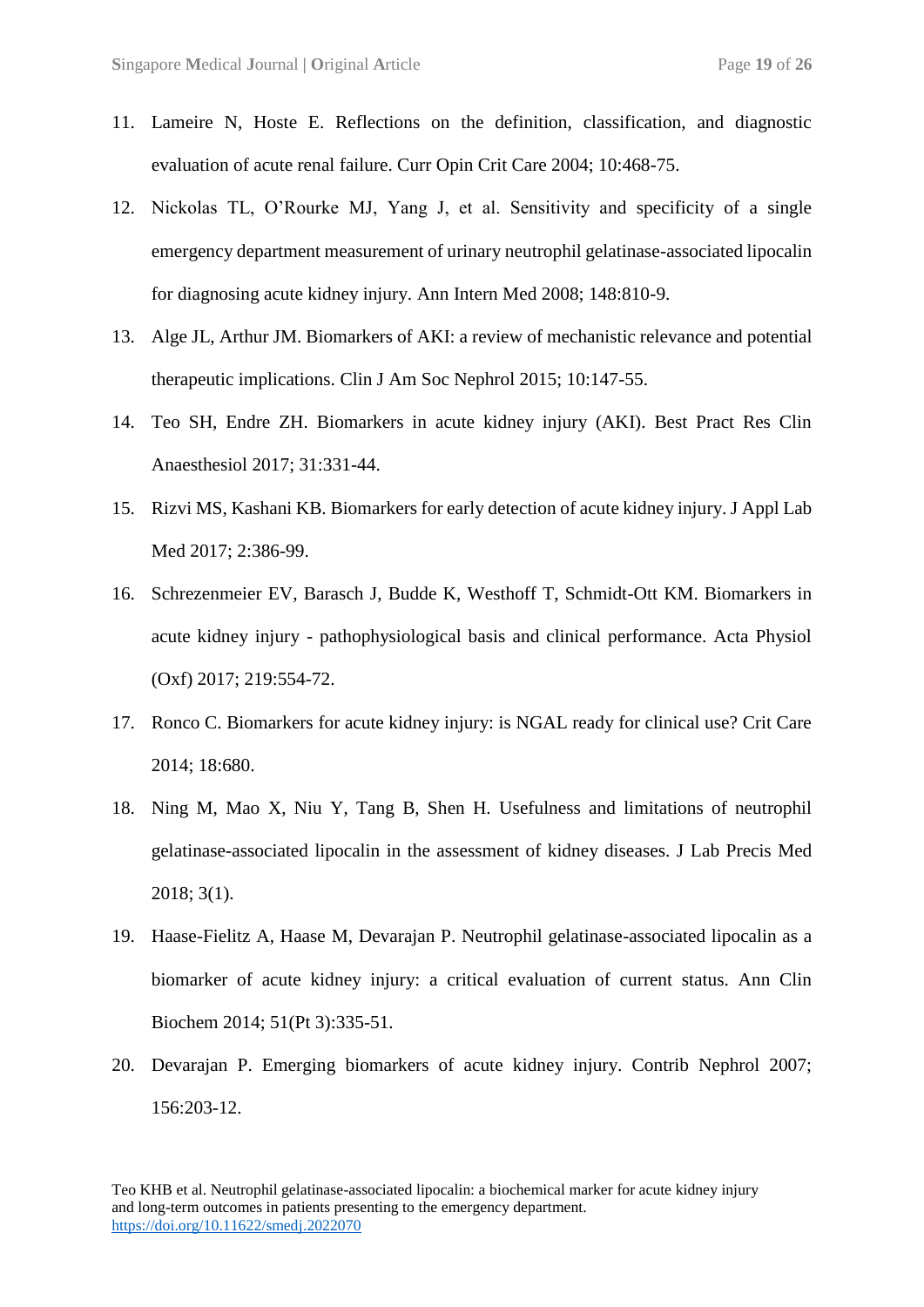- 21. Kjeldsen L, Johnsen AH, Sengeløv H, Borregaard N. Isolation and primary structure of NGAL, a novel protein associated with human neutrophil gelatinase. J Biol Chem 1993; 268:10425-32.
- 22. Flo TH, Smith KD, Sato S, et al. Lipocalin 2 mediates an innate immune response to bacterial infection by sequestrating iron. Nature 2004; 432:917-21.
- 23. Chakraborty S, Kaur S, Guha S, Batra SK. The multifaceted roles of neutrophil gelatinase associated lipocalin (NGAL) in inflammation and cancer. Biochim Biophys Acta 2012; 1826:129-69.
- 24. Coles M, Diercks T, Muehlenweg B, et al. The solution structure and dynamics of human neutrophil gelatinase-associated lipocalin J Mol Biol 1999; 289:139-57.
- 25. Schmidt-Ott KM, Mori K, Li JY, et al. Dual action of neutrophil gelatinase-associated lipocalin. J Am Soc Nephrol 2007; 18:407-13.
- 26. Brisco MA, Testani JM. Novel renal biomarkers to assess cardiorenal syndrome. Curr Heart Fail Rep 2014; 11:485-99.
- 27. Mishra J, Dent C, Tarabishi R, et al. Neutrophil gelatinase-associated lipocalin (NGAL) as a biomarker for acute renal injury after cardiac surgery. Lancet 2005; 365:1231-8.
- 28. Dent CL, Ma Q, Dastrala S, et al. Plasma neutrophil gelatinase-associated lipocalin predicts acute kidney injury, morbidity and mortality after pediatric cardiac surgery: a prospective uncontrolled cohort study. Crit Care 2007; 11:R127.
- 29. Zappitelli M, Washburn KK, Arikan AA, et al. Urine neutrophil gelatinase-associated lipocalin is an early marker of acute kidney injury in critically ill children: a prospective cohort study. Crit Care 2007; 11:R84.
- 30. Cuartero M, Betbesé AJ, Núñez K, Baldirà J, Ordonez-Llanos J. Does whole-blood neutrophil gelatinase-associated lipocalin stratify acute kidney injury in critically ill patients? Dis Markers 2019; 2019[:8480925.](http://www.ncbi.nlm.nih.gov/pubmed/8480925)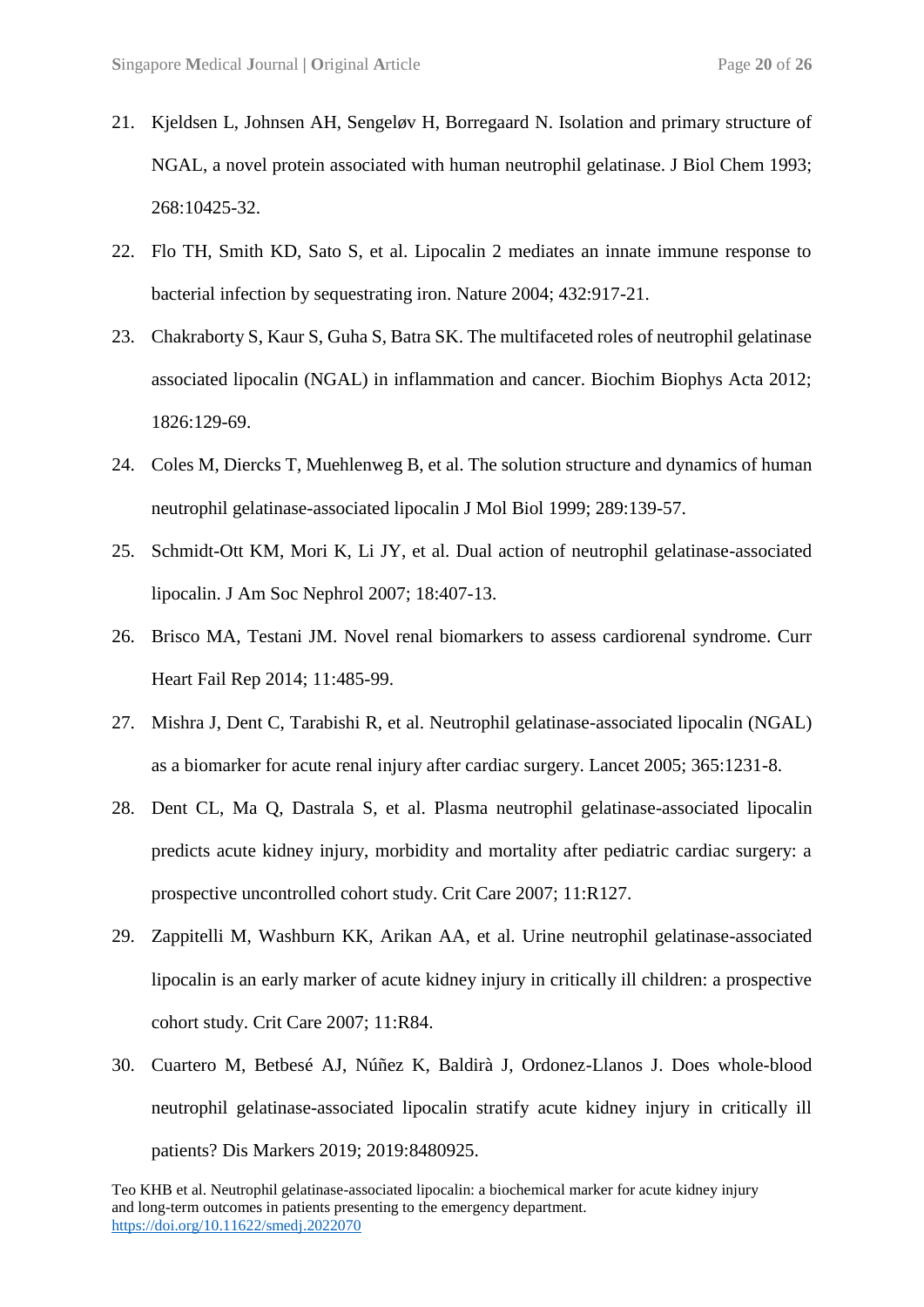- 31. Mishra J, Ma Q, Kelly C, et al. Kidney NGAL is a novel early marker of acute injury following transplantation. Pediatr Nephrol 2006; 21:856-63.
- 32. Hall IE, Yarlagadda SG, Coca SG, et al. IL-18 and urinary NGAL predict dialysis and graft recovery after kidney transplantation. J Am Soc Nephrol 2010; 21:189-97.
- 33. Nickolas TL, Schmidt-Ott KM, Canetta P, et al. Diagnostic and prognostic stratification in the emergency department using urinary biomarkers of nephron damage: a multicenter prospective cohort study. J Am Coll Cardiol 2012; 59:246-55.
- 34. Shapiro NI, Trzeciak S, Hollander JE, et al. The diagnostic accuracy of plasma neutrophil gelatinase-associated lipocalin in the prediction of acute kidney injury in emergency department patients with suspected sepsis. Ann Emerg Med 2010; 56:52-59.e1.
- 35. Soto K, Papoila AL, Coelho S, et al. Plasma NGAL for the diagnosis of AKI in patients admitted from the emergency department setting. Clin J Am Soc Nephrol 2013; 8:2053- 63.
- 36. Zhang J, Han J, Liu J, et al. Clinical significance of novel biomarker NGAL in early diagnosis of acute renal injury. Exp Ther Med 2017; 14:5017-21.
- 37. Shum HP, Leung NYW, Chang LL, et al. Predictive value of plasma neutrophil gelatinase-associated lipocalin for acute kidney injury in intensive care unit patients after major non-cardiac surgery. Nephrology (Carlton) 2015; 20:375-82.
- 38. Choi HM, Park KT, Lee JW, et al. Urine neutrophil gelatinase-associated lipocalin predicts graft outcome up to 1 year after kidney transplantation. Transplant Proc 2013; 45:122-8.
- 39. Dai X, Zeng Z, Fu C, et al. Diagnostic value of neutrophil gelatinase-associated lipocalin, cystatin C, and soluble triggering receptor expressed on myeloid cells-1 in critically ill patients with sepsis-associated acute kidney injury. Crit Care 2015; 19:223.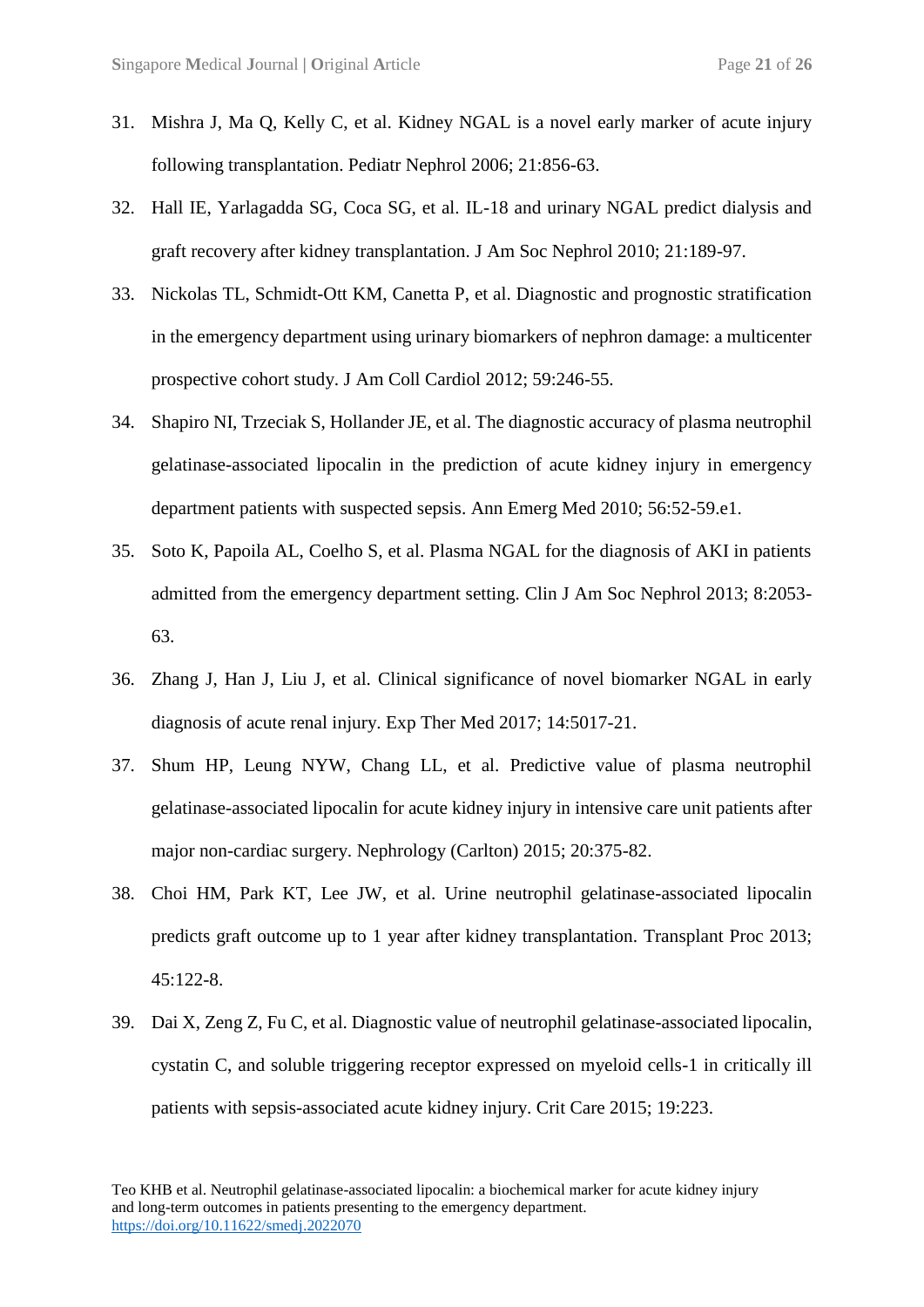- 40. Wang M, Zhang Q, Zhao X, Dong G, Li C. Diagnostic and prognostic value of neutrophil gelatinase-associated lipocalin, matrix metalloproteinase-9, and tissue inhibitor of matrix metalloproteinases-1 for sepsis in the emergency department: an observational study. Crit Care 2014; 18:634.
- 41. Nakada Y, Kawakami R, Matsui M, et al. Prognostic value of urinary neutrophil gelatinase-associated lipocalin on the first day of admission for adverse events in patients with acute decompensated heart failure. J Am Heart Assoc 2017; 6:e004582.
- 42. Levey AS, Stevens LA, Schmid CH, et al. A new equation to estimate glomerular filtration rate. Ann Intern Med 2009; 150:604-12.
- 43. Teo BW, Xu H, Wang D, et al. GFR estimating equations in a multiethnic Asian population. Am J Kidney Dis 2011; 58:56-63.
- 44. Mehta RL, Kellum JA, Shah SV, et al. Acute Kidney Injury Network: report of an initiative to improve outcomes in acute kidney injury. Crit Care 2007; 11:R31.
- 45. Ricci Z, Cruz DN, Ronco C. Classification and staging of acute kidney injury: beyond the RIFLE and AKIN criteria. Nat Rev Nephrol 2011; 7:201-8.
- 46. Lopes JA, Jorge S. The RIFLE and AKIN classifications for acute kidney injury: a critical and comprehensive review. Clin Kidney J 2013; 6:8-14.
- 47. Hajian-Tilaki K. Sample size estimation in diagnostic test studies of biomedical informatics. J Biomed Inform 2014; 48:193-204.

Accessed November 12, 2019.

<sup>48.</sup> Point-of-care neutrophil gelatinase-associated lipocalin (NGAL) tests. In: National Institute for Health Research Community Healthcare MedTech and In Vitro Diagnostics Co-operative, University of Oxford [online]. Available at: [https://www.community.healthcare.mic.nihr.ac.uk/reports-and-resources/horizon](https://www.community.healthcare.mic.nihr.ac.uk/reports-and-resources/horizon-scanning-reports/point-of-care-neutrophil-gelatinase-associated-lipocalin-ngal-tests)[scanning-reports/point-of-care-neutrophil-gelatinase-associated-lipocalin-ngal-tests.](https://www.community.healthcare.mic.nihr.ac.uk/reports-and-resources/horizon-scanning-reports/point-of-care-neutrophil-gelatinase-associated-lipocalin-ngal-tests)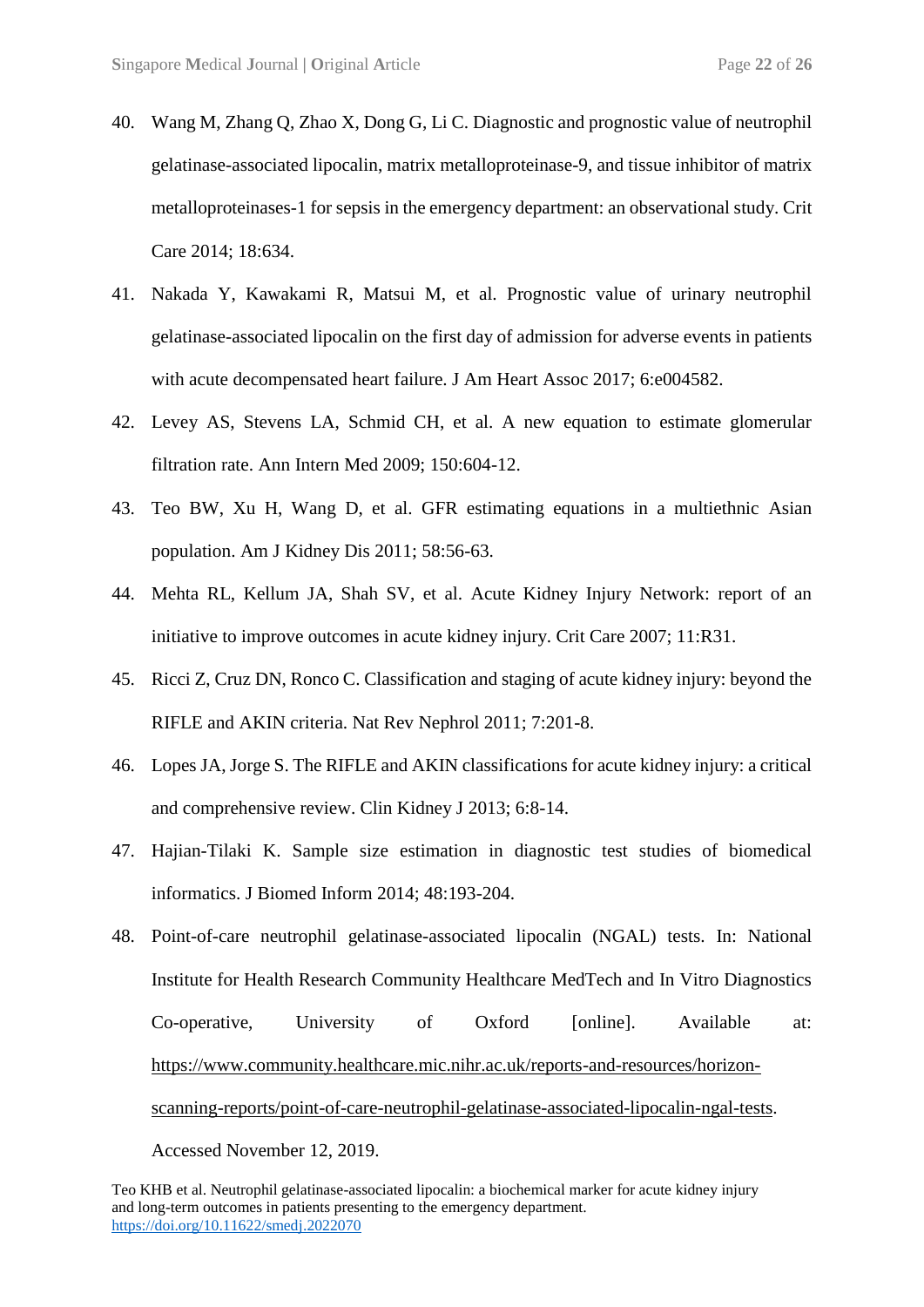- 49. Devarajan P. Kidney attack: is NGAL set to take the stage with troponins? In: Rangaswami J, Lerma EV, Ronco C, eds. Cardio-Nephrology. Cham: Springer International Publishing, 2017: 155-61.
- 50. Devarajan P. Review: neutrophil gelatinase-associated lipocalin: a troponin-like biomarker for human acute kidney injury. Nephrology (Carlton) 2010; 15:419-28.
- 51. Ohman EM, Armstrong PW, Christenson RH, et al. Cardiac troponin T levels for risk stratification in acute myocardial ischemia. GUTSA IIA Investigators. N Engl J Med 1996; 335:1333-41.
- 52. Babuin L, Jaffe AS. Troponin: the biomarker of choice for the detection of cardiac injury. CMAJ 2005; 173:1191-202.
- 53. Reichlin T, Hochholzer W, Bassetti S, et al. Early diagnosis of myocardial infarction with sensitive cardiac troponin assays. N Engl J Med 2009; 361:858-67.
- 54. Crawford F, Andras A, Welch K, et al. D-dimer test for excluding the diagnosis of pulmonary embolism. Cochrane Database Syst Rev 2016; 2016:CD010864.
- 55. Singer E, Schrezenmeier EV, Elger A, et al. Urinary NGAL-positive acute kidney injury and poor long-term outcomes in hospitalized patients. Kidney Int Rep 2016; 1:114-24.
- 56. Alvelos M, Lourenço P, Dias C, et al. Prognostic value of neutrophil gelatinase-associated lipocalin in acute heart failure. Int J Cardiol 2013; 165:51-5.
- 57. Rangaswami J, Bhalla V, Blair JEA, et al. Cardiorenal syndrome: classification, pathophysiology, diagnosis, and treatment strategies: a scientific statement from the American Heart Association. Circulation 2019; 139:e840-78.
- 58. Hatamizadeh P, Fonarow GC, Budoff MJ, et al. Cardiorenal syndrome: pathophysiology and potential targets for clinical management. Nat Rev Nephrol 2013; 9:99-111.
- 59. Zannad F, Rossignol P. Cardiorenal syndrome revisited. Circulation 2018; 138:929-44.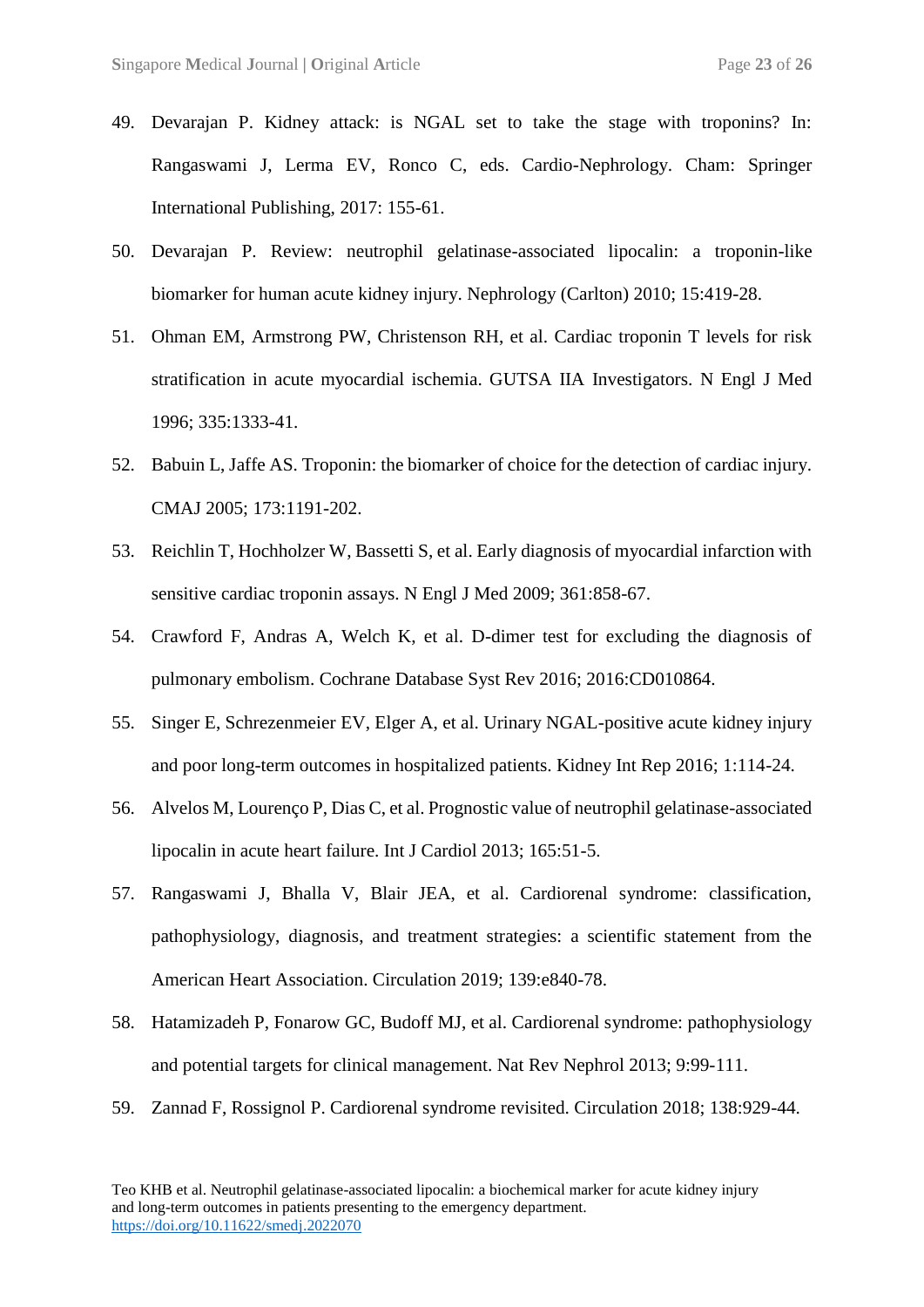60. Fu S, Zhao S, Ye P, Luo L. Biomarkers in cardiorenal syndromes. Biomed Res Int 2018; 2018[:9617363.](http://www.ncbi.nlm.nih.gov/pubmed/9617363)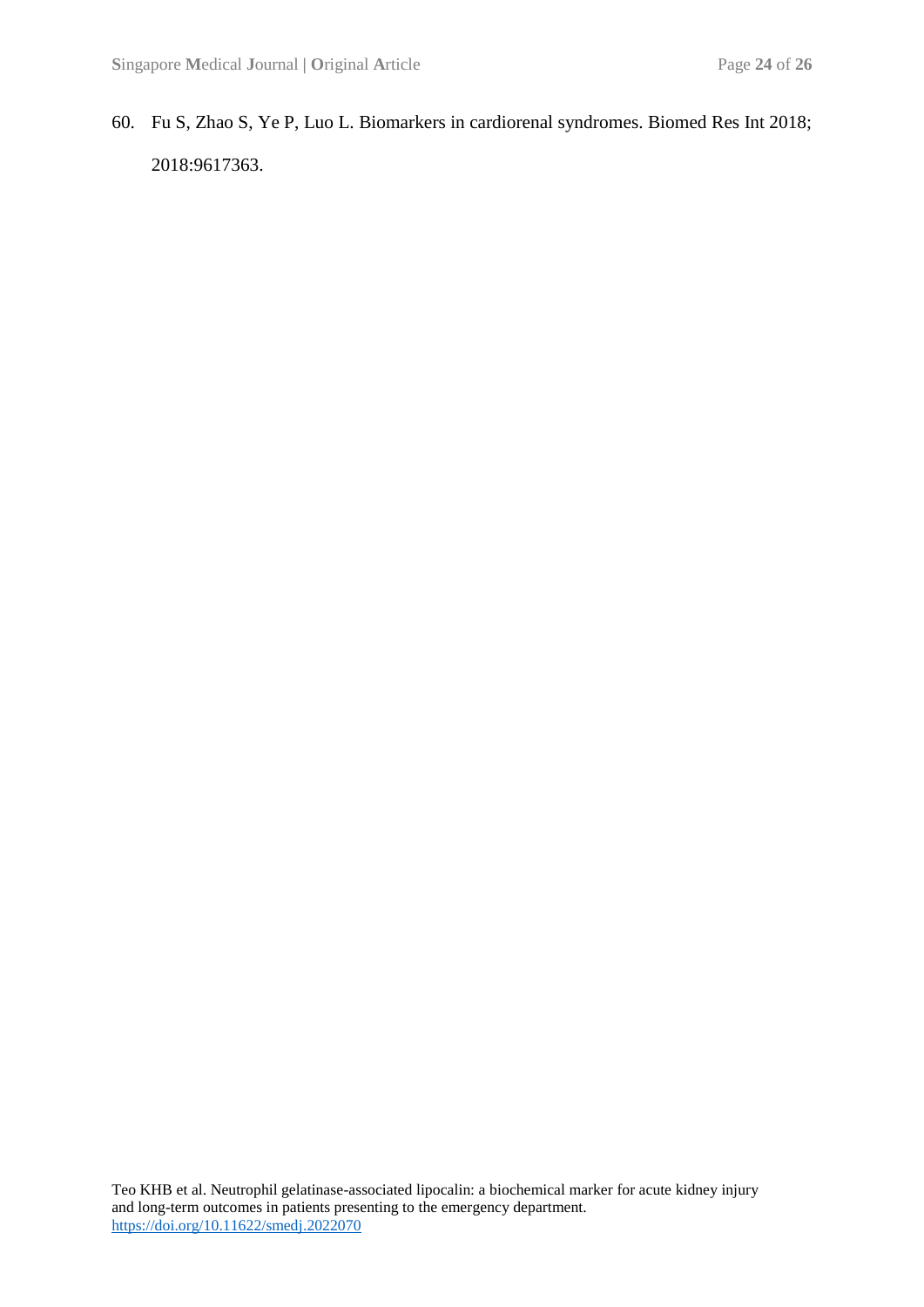## **APPENDIX 1**

### **Patient inclusion and exclusion criteria for the study**

Inclusion criteria:

Patients must meet all of the following inclusion criteria to be eligible for enrolment into the trial:

- 1. Age  $> 21$  years
- 2.  $eGFR < 60 \text{ mL/min}/1.73 \text{m}^2$  (calculated via CKD EPI)
- 3. One of the following
	- (a) Primary diagnosis of cardiac failure OR
	- (b) At least 2 out of 4 of the following SIRS (Systemic Inflammatory Response Syndrome)
		- i. Temperature  $> 38^{\circ}$ C or  $< 36^{\circ}$ C
		- ii. Respiratory rate  $> 20$  breaths per minute or a PaCO<sub>2</sub>  $< 32$  mmHg
		- iii. Pulse rate of  $> 90$  beats per minute
		- iv. Total white blood count of  $> 12,000$  cells/mm<sup>3</sup> or  $< 4,000$  cells/mm<sup>3</sup> or  $>$ 10% immature forms OR
	- (c) Requires hospital admission

Exclusion criteria:

The presence of any of the following will exclude a patient from study enrolment:

- 1. Patients who are on renal replacement therapy, e.g. haemodialysis or peritoneal dialysis
- 2. Women who are nursing or have a positive pregnancy test (pregnant)
- 3. Patients who have a known terminal illness
- 4. Patients who present with cardiac arrest
- 5. Patients who have a 'Do Not Resuscitate' order
- 6. Patients with congenital heart disease
- 7. Patients with critical aortic stenosis
- 8. Patients who are not ambulant e.g. wheelchair or bed bound